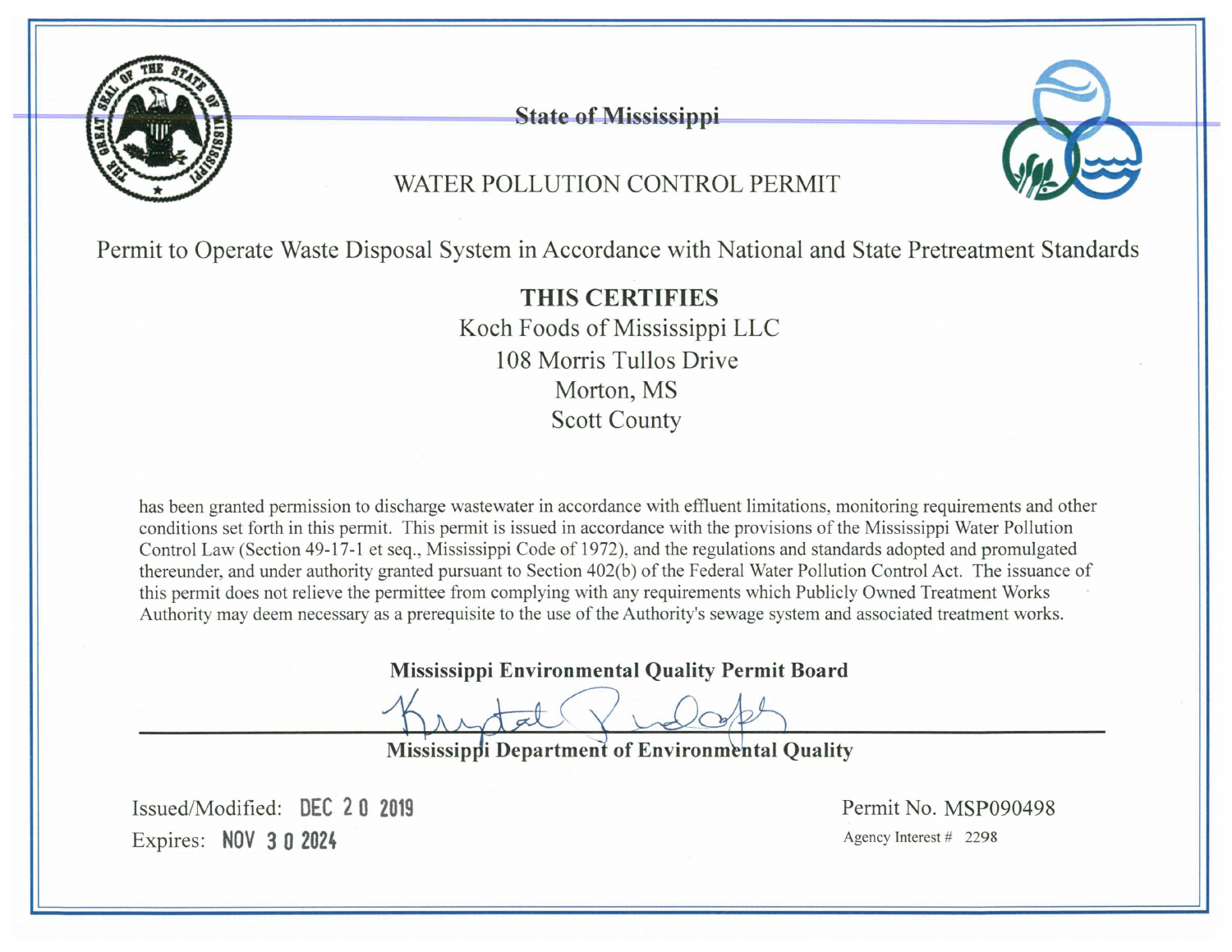## **Table of Contents**

| <b>Other Relevant Documents:</b> |  |
|----------------------------------|--|

Letter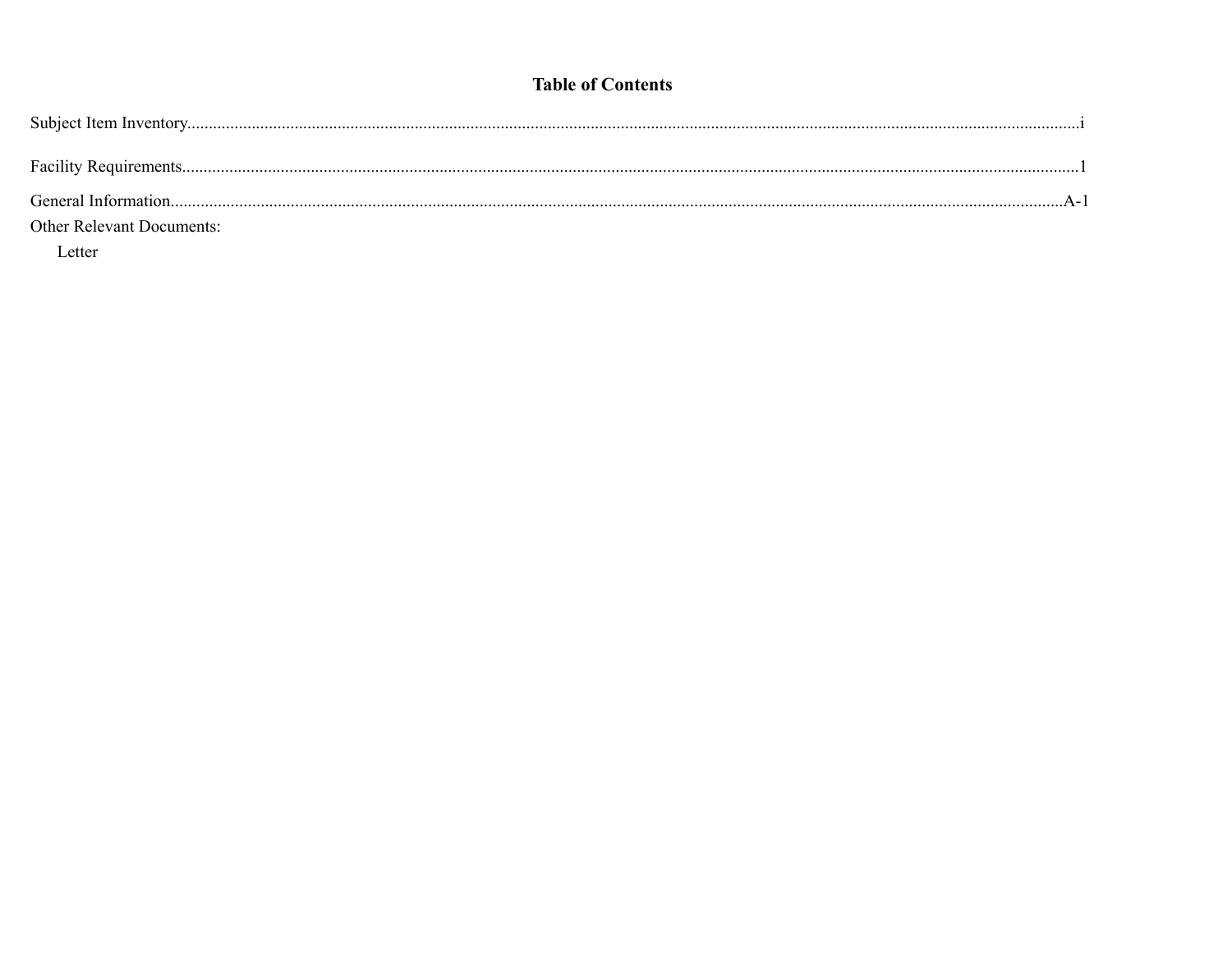Permit Number:MSP090498 Activity ID No.: PER20190001 Koch Foods of Mississippi LLC Subject Item Inventory

## **Subject Item Inventory:**

| ID                | Designation     | <b>Description</b>               |
|-------------------|-----------------|----------------------------------|
| AI2298            | 2298            | Poultry Feed and Processing      |
| RPNT <sub>2</sub> | MSP090498 - 001 | Outfall 001 (Process Wastewater) |

#### **Receiving Stream Relationships:**

| <b>Subject Item</b>                                | <b>Relationship</b> | <b>Receiving Stream</b>             |
|----------------------------------------------------|---------------------|-------------------------------------|
| AI 2298 Poultry Feed and Processing                |                     | Discharges Into Wetland Adjacent to |
| RPNT <sub>2</sub> Outfall 001 (Process Wastewater) | Discharges Into     | Morton POTW MS0036234               |

| <b>KEY</b>                            |                                                |
|---------------------------------------|------------------------------------------------|
| $ACT = Activity$                      | $AI = Agency Interest$                         |
| $AREA = Area$                         | $CAFO =$ Concentrated Animal Feeding Operation |
| $\text{CONT} = \text{Control Device}$ | $EQPT = Equipment$                             |
| $IA = Insignificant Activity$         | $IMPD = Impoundment$                           |
| $MAFO = Animal Feeding Operation$     | $PCS = PCs$                                    |
| $RPNT = Release Point$                | $TRMT = Treatment$                             |
| $WDPT = Without$ Withdrawal Point     |                                                |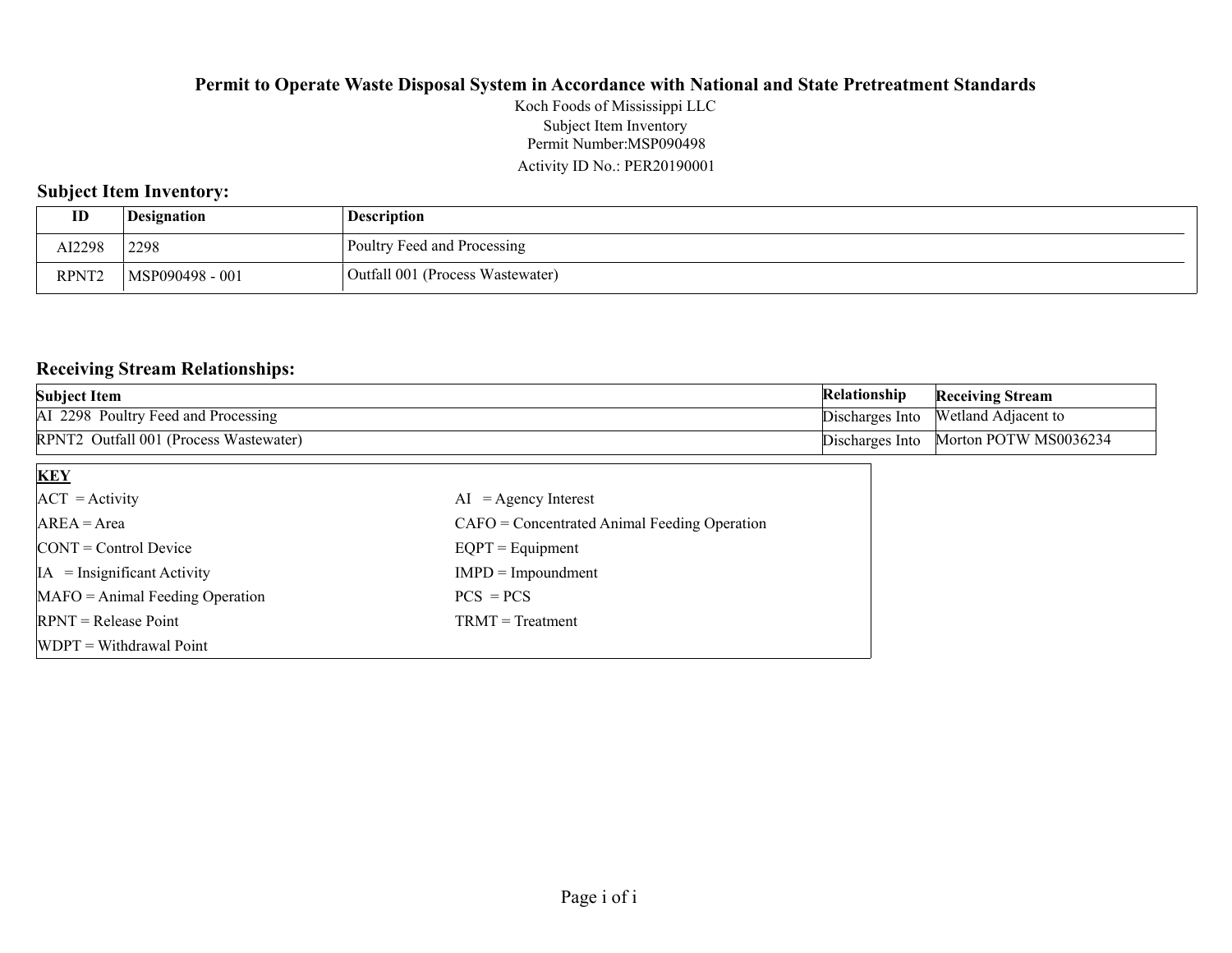# **EFFLUENT LIMITATIONS AND MONITORING REQUIREMENTS**

#### **Outfall 001 (Process Wastewater) Subject Item:**

#### **RPNT0000000002:** MSP090498 - 001

Such discharges shall be limited and monitored by the permittee as specified below:

|                                                                             | <b>Discharge Limitations</b>                          |                                                       |                                             |                                             |                                      |                                             |                                    | <b>Monitoring Requirements</b>   |                        |                     |
|-----------------------------------------------------------------------------|-------------------------------------------------------|-------------------------------------------------------|---------------------------------------------|---------------------------------------------|--------------------------------------|---------------------------------------------|------------------------------------|----------------------------------|------------------------|---------------------|
| <b>Parameter</b>                                                            | <b>Quantity /</b><br><b>Loading</b><br><b>Average</b> | <b>Quantity</b> /<br><b>Loading</b><br><b>Maximum</b> | Quantity/<br><b>Loading</b><br><b>Units</b> | <b>Quality</b> /<br>Conc.<br><b>Minimum</b> | Quality /<br>Conc.<br><b>Average</b> | <b>Quality</b> /<br>Conc.<br><b>Maximum</b> | Quality /<br>Conc.<br><b>Units</b> | <b>Frequency</b>                 | <b>Sample Type</b>     | <b>Which Months</b> |
| <b>Alkalinity, carbonate</b><br><b>Effluent</b>                             | ******                                                | $******$                                              | ******                                      | 185<br>Minimum                              | ******                               | ******                                      | $\rm mg/L$                         | 2 Times per Week Grab Sampling   |                        | Jan-Dec             |
| <b>Chlorine</b> , total residual<br><b>Effluent</b>                         | Report<br>Monthly<br>Average                          | Report<br>Daily<br>Maximum                            | pounds per<br>day                           | ******                                      | Report<br>Monthly<br>Average         | Report<br>Daily<br>Maximum                  | mg/L                               | 2 Times per Week Grab Sampling   |                        | Jan-Dec             |
| Flow<br><b>Effluent</b>                                                     | Report<br>Monthly<br>Average                          | 2.6<br>Daily<br>Maximum                               | Million<br>Gallons per<br>Day               | ******                                      | ******                               | ******                                      | ******                             | Daily                            | Continuous<br>Recorder | Jan-Dec             |
| Kjeldahl Nitrogen, total<br><b>Effluent</b>                                 | 916<br>Monthly<br>Average                             | 1374<br>Daily<br>Maximum                              | pounds per<br>day                           | ******                                      | Report<br>Monthly<br>Average         | Report<br>Daily<br>Maximum                  | mg/L                               | 2 Times per Week 24-hr Composite |                        | Jan-Dec             |
| Oil and grease<br><b>Effluent</b>                                           | 1246<br>Monthly<br>Average                            | 1666<br>Daily<br>Maximum                              | pounds per<br>day                           | ******                                      | Report<br>Monthly<br>Average         | Report<br>Daily<br>Maximum                  | mg/L                               | 2 Times per Week Grab Sampling   |                        | Jan-Dec             |
| Oxygen Demand,<br>biochemical, 5-day<br>$(20$ degrees C)<br><b>Effluent</b> | 4999<br>Monthly<br>Average                            | 7499<br>Daily<br>Maximum                              | pounds per<br>day                           | ******                                      | Report<br>Monthly<br>Average         | Report<br>Daily<br>Maximum                  | mg/L                               | 2 Times per Week 24-hr Composite |                        | Jan-Dec             |
| pH<br><b>Effluent</b>                                                       | ******                                                | ******                                                | ******                                      | 6.0<br>Minimum                              | ******                               | 8.5<br>Maximum                              | mg/L                               | 2 Times per Week                 | <b>Grab Sampling</b>   | Jan-Dec             |
| <b>Solids (Total Suspended)</b><br><b>Effluent</b>                          | 4158<br>Monthly<br>Average                            | 4578<br>Daily<br>Maximum                              | pounds per<br>day                           | ******                                      | Report<br>Monthly<br>Average         | Report<br>Daily<br>Maximum                  | mg/L                               | 2 Times per Week 24-hr Composite |                        | Jan-Dec             |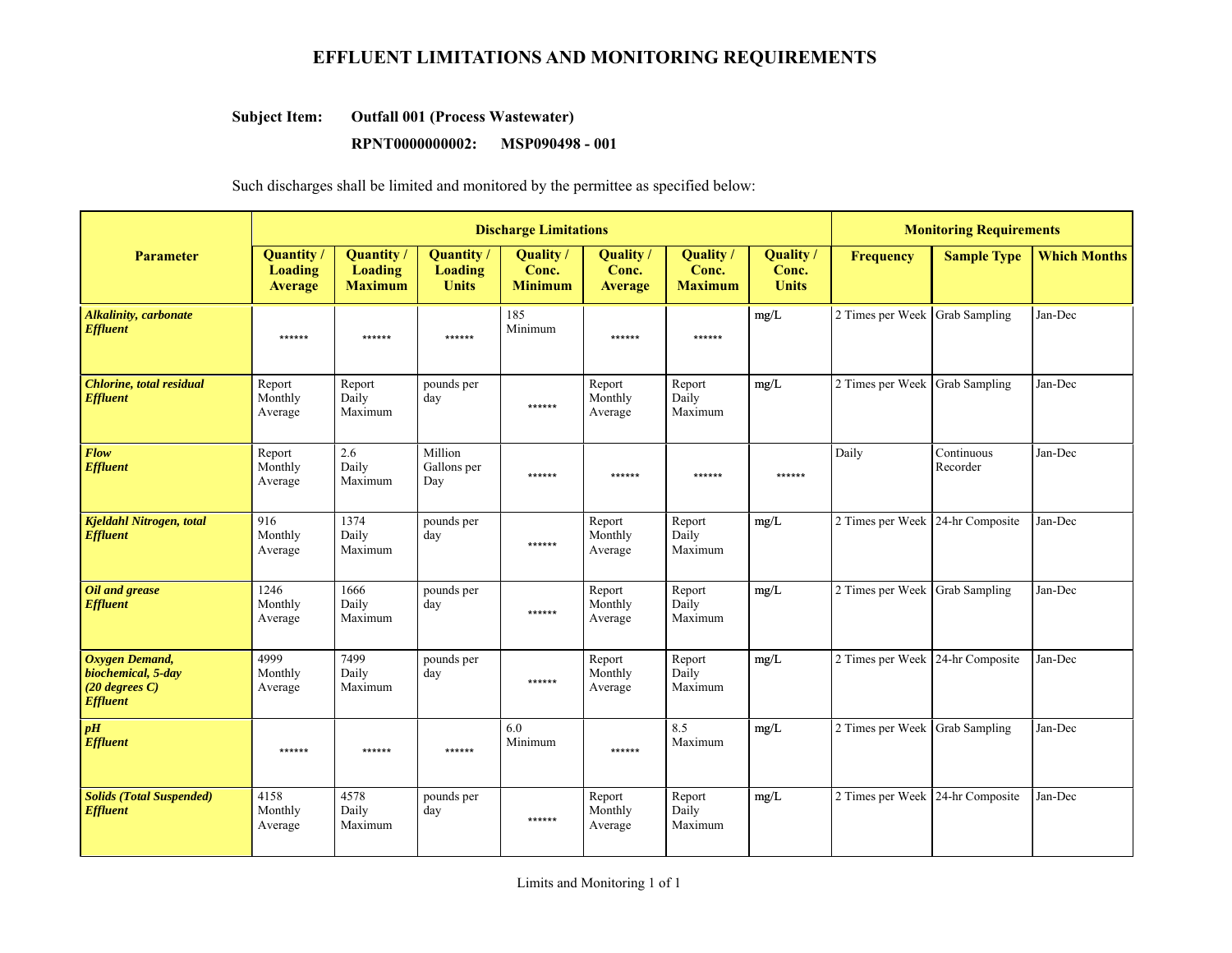Koch Foods of Mississippi LLC Facility Requirements Permit Number:MSP090498 Activity ID No.: PER20190001

#### **AI0000002298 (2298) Poultry Feed and Processing:**

Limitation Requirements:

| Condition<br>No. | Parameter | Condition                                                                                                                                                                                                                                                                                                                                                                                                                                                                                                                                                                                                                                                                                                                                                                                                                                                                                                                                                                                                                                                                                                                                                                                                                                                                                                                                                                                                                                                                                                                                                                                                                                                                                                                                                                                                          |
|------------------|-----------|--------------------------------------------------------------------------------------------------------------------------------------------------------------------------------------------------------------------------------------------------------------------------------------------------------------------------------------------------------------------------------------------------------------------------------------------------------------------------------------------------------------------------------------------------------------------------------------------------------------------------------------------------------------------------------------------------------------------------------------------------------------------------------------------------------------------------------------------------------------------------------------------------------------------------------------------------------------------------------------------------------------------------------------------------------------------------------------------------------------------------------------------------------------------------------------------------------------------------------------------------------------------------------------------------------------------------------------------------------------------------------------------------------------------------------------------------------------------------------------------------------------------------------------------------------------------------------------------------------------------------------------------------------------------------------------------------------------------------------------------------------------------------------------------------------------------|
| $L-1$            |           | Samples taken in compliance with the monitoring requirements specified in this permit shall be taken at the nearest accessible<br>point after final treatment but prior to actual discharge into the POTW collection system or mixing with non-regulated waste<br>streams. [11 Miss. Admin. Code Pt. 6, R.1.1.4.A(28).]                                                                                                                                                                                                                                                                                                                                                                                                                                                                                                                                                                                                                                                                                                                                                                                                                                                                                                                                                                                                                                                                                                                                                                                                                                                                                                                                                                                                                                                                                            |
| $L-2$            |           | <b>General Pretreatment Prohibitions</b>                                                                                                                                                                                                                                                                                                                                                                                                                                                                                                                                                                                                                                                                                                                                                                                                                                                                                                                                                                                                                                                                                                                                                                                                                                                                                                                                                                                                                                                                                                                                                                                                                                                                                                                                                                           |
|                  |           | In addition to those pollutants limited in the "Effluent Limitations and Monitoring Requirements" section of this permit, the<br>following pollutants shall not be discharged into the POTW:<br>(1) Pollutants which create a fire or explosion hazard in the POTW, including but not limited to, wastestreams with a closed cup<br>flashpoint of less than 140 degrees Fahrenheit or 60 degrees Centigrade using the test methods specified in 40 CFR 261.21;<br>(2) Pollutants which will cause corrosive structural damage to the POTW, but in no case discharges with pH lower than 5.0,<br>unless the treatment works is specifically designed to accommodate such discharges;<br>(3) Solid or viscous pollutants in amounts which will cause obstruction to the flow in the POTW resulting in interference;<br>(4) Any pollutant, including oxygen demanding pollutants (BOD, etc.) released in a discharge at a flow rate and/or pollutant<br>concentration which will cause interference with the POTW;<br>(5) Heat in amounts which will inhibit biological activity in the POTW resulting in interference, but in no case heat in such<br>quantities that the temperature at the POTW treatment plant exceeds 40 degrees Centigrade (104 degrees Fahrenheit) unless the<br>approval Authority, upon request of the POTW, approves alternate temperature limits;<br>(6) Petroleum oil, nonbiodegradable cutting oil, or products of mineral oil origin in amounts that will cause interference or pass<br>through;<br>(7) Pollutants which result in the presence of toxic gases, vapors, or fumes within the POTW in a quantity that may cause acute<br>worker health and safety problems;<br>(8) Any trucked or hauled pollutants, except at discharge points designated by the POTW. [40 CFR 403.5(b)] |

Page 1 of 20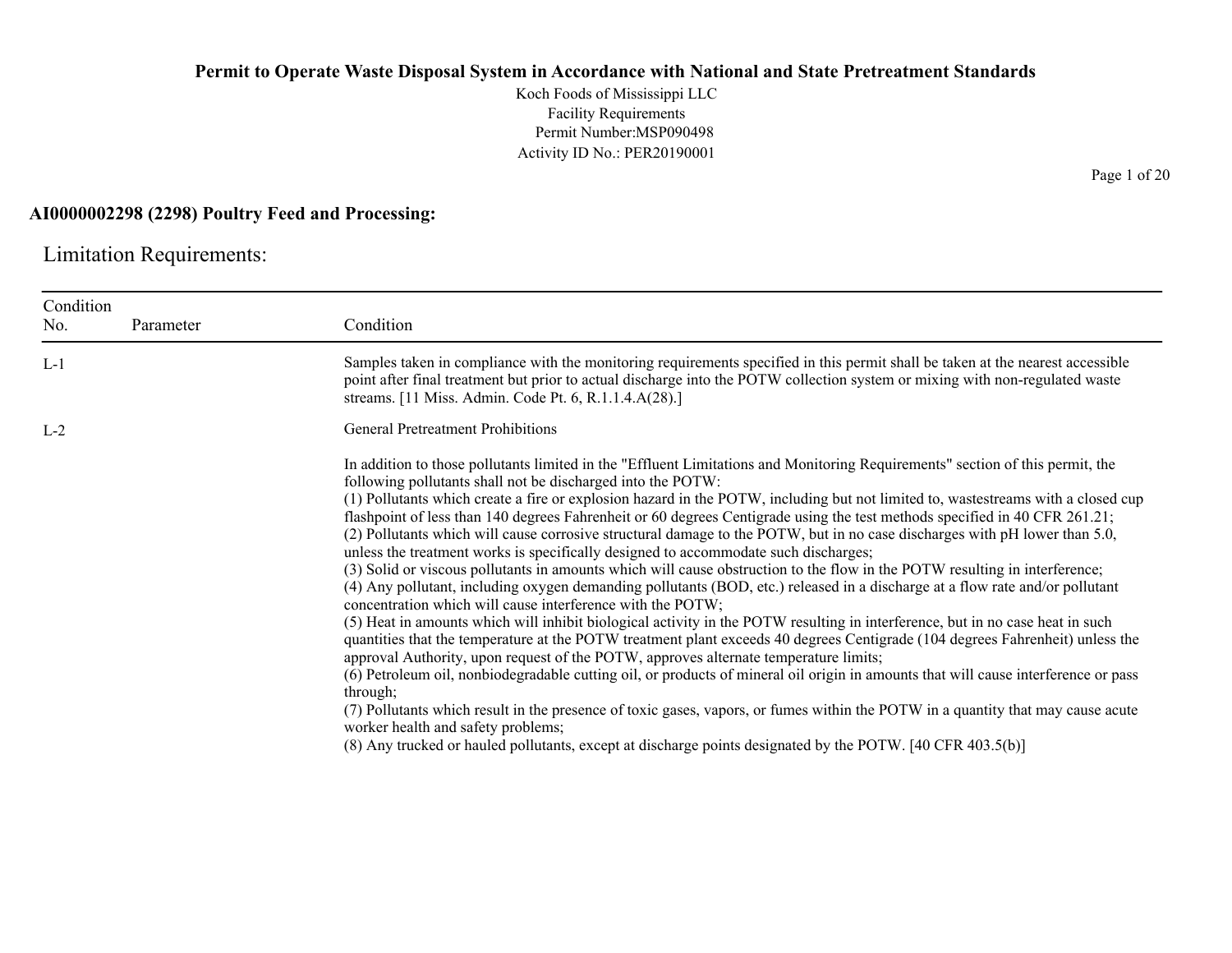Koch Foods of Mississippi LLC Facility Requirements Permit Number:MSP090498 Activity ID No.: PER20190001

**AI0000002298 (continued):**

Record-Keeping Requirements:

| Condition<br>No. | Condition                                                                                                                                                                                                                                                                                                                                                                                       |
|------------------|-------------------------------------------------------------------------------------------------------------------------------------------------------------------------------------------------------------------------------------------------------------------------------------------------------------------------------------------------------------------------------------------------|
|                  |                                                                                                                                                                                                                                                                                                                                                                                                 |
| $R-1$            | Recording of Results                                                                                                                                                                                                                                                                                                                                                                            |
|                  | For each measurement or sample taken pursuant to the requirements of this permit, the permittee shall maintain records of all information obtained from such<br>monitoring including:                                                                                                                                                                                                           |
|                  | (1) The exact place, date, and time of sampling;                                                                                                                                                                                                                                                                                                                                                |
|                  | (2) The dates the analyses were performed;                                                                                                                                                                                                                                                                                                                                                      |
|                  | $(3)$ The person $(s)$ who performed the analyses;                                                                                                                                                                                                                                                                                                                                              |
|                  | (4) The analytical techniques, procedures or methods used; and<br>(5) The results of all required analyses. $[11 \text{ Miss. } \text{Admin. } \text{Code Pt. } 6, \text{R. } 1.1.4 \text{A}(29)(a).]$                                                                                                                                                                                          |
|                  |                                                                                                                                                                                                                                                                                                                                                                                                 |
|                  | Submittal/Action Requirements:                                                                                                                                                                                                                                                                                                                                                                  |
|                  |                                                                                                                                                                                                                                                                                                                                                                                                 |
| Condition        |                                                                                                                                                                                                                                                                                                                                                                                                 |
| No.              | Condition                                                                                                                                                                                                                                                                                                                                                                                       |
| $S-1$            | Oral Notification Requirements                                                                                                                                                                                                                                                                                                                                                                  |
|                  | The permittee shall notify the Mississippi Environmental Quality Permit Board and the POTW orally immediately upon becoming aware of the following:<br>(1) A spill which would result in a discharge to the POTW or to State waters;<br>(2) Any unanticipated bypass which exceeds any effluent limitation in the permit.<br>(3) Any upset which exceeds any effluent limitation in the permit. |

Page 2 of 20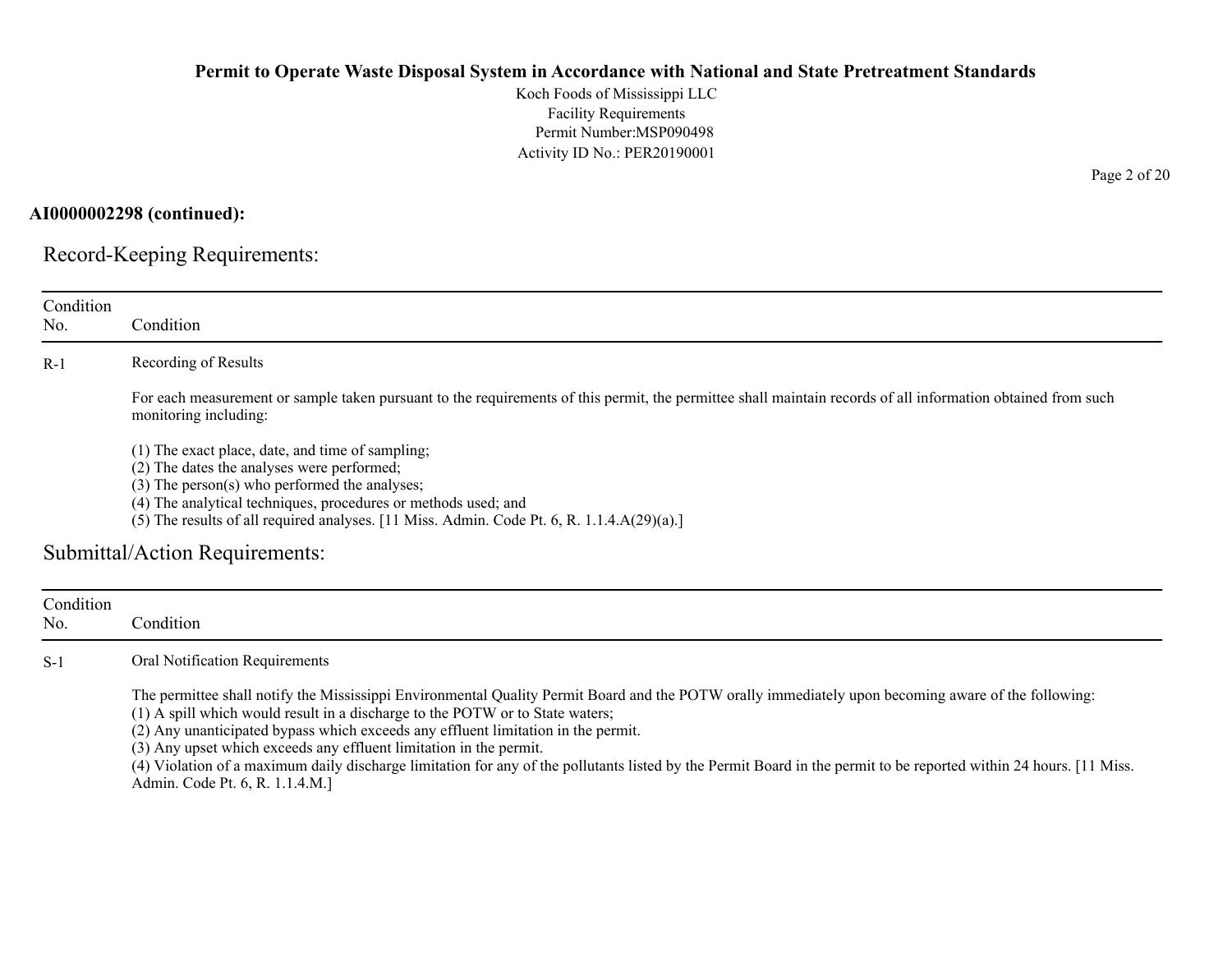Koch Foods of Mississippi LLC Facility Requirements Permit Number:MSP090498 Activity ID No.: PER20190001

**AI0000002298 (continued):**

Submittal/Action Requirements:

| Condition |                                                                                                                                                                                                                                                                                                                                                                                                                                                                                                                                                                                                                                                                                                                     |
|-----------|---------------------------------------------------------------------------------------------------------------------------------------------------------------------------------------------------------------------------------------------------------------------------------------------------------------------------------------------------------------------------------------------------------------------------------------------------------------------------------------------------------------------------------------------------------------------------------------------------------------------------------------------------------------------------------------------------------------------|
| No.       | Condition                                                                                                                                                                                                                                                                                                                                                                                                                                                                                                                                                                                                                                                                                                           |
| $S-2$     | Reporting                                                                                                                                                                                                                                                                                                                                                                                                                                                                                                                                                                                                                                                                                                           |
|           | Monitoring results obtained during the previous reporting period shall be summarized and reported on a Discharge Monitoring Report (DMR). DMR data must be<br>submitted electronically using the MDEQ NetDMR NO LATER THAN THE 28TH DAY OF THE MONTH FOLLOWING THE COMPLETED REPORTING<br>PERIOD.                                                                                                                                                                                                                                                                                                                                                                                                                   |
|           | DMRs and all other reports required herein, shall be signed in accordance with 11 Miss. Admin. Code Pt. 6, R. 1.1.4. $A(15)(c)(1)$ . of the Mississippi Wastewater<br>Regulations. [11 Miss. Admin. Code Pt. 6, R. 1.1.4.A(15)c(1)., 40 CFR 122.21(1)(4)(i)]                                                                                                                                                                                                                                                                                                                                                                                                                                                        |
| $S-3$     | Noncompliance Notification - Twenty-Four Hour Reporting                                                                                                                                                                                                                                                                                                                                                                                                                                                                                                                                                                                                                                                             |
|           | (1) The permittee shall report any noncompliance which may endanger health or the environment. Any information shall be provided orally within 24 hours from<br>the time the permittee becomes aware of the circumstances. A written submission shall also be provided within 5 days of the time the permittee becomes aware of<br>the circumstances. The written submission shall contain a description of the noncompliance and its cause; the period of noncompliance, including exact dates and<br>times, and if the noncompliance has not been corrected, the anticipated time it is expected to continue; and steps taken or planned to reduce, eliminate, and/or<br>prevent recurrence of the noncompliance. |
|           | (2) The following shall be included as information which must be reported within 24 hours under this paragraph.<br>(i) Any unanticipated bypass which exceeds any effluent limitation in the permit.<br>(ii) Any upset which exceeds any effluent limitation in the permit.<br>(iii) Violation of a maximum daily discharge limitation for any of the pollutants listed by the Permit Board in the permit to be reported within 24 hours.<br>(iv) The Executive Director may waive the written report on a case-by-case basis for reports under paragraph (1) of this section if the oral report has been received<br>within 24 hours.                                                                              |
|           | All reports required by this condition which are submitted after December 20, 2020, shall be submitted by the permittee electronically as instructed by MDEQ. [11<br>Miss. Admin. Code Pt. 6, R. 1.1.4.A(29)(e)., 40 CFR 122.41(1)(6)]                                                                                                                                                                                                                                                                                                                                                                                                                                                                              |

Page 3 of 20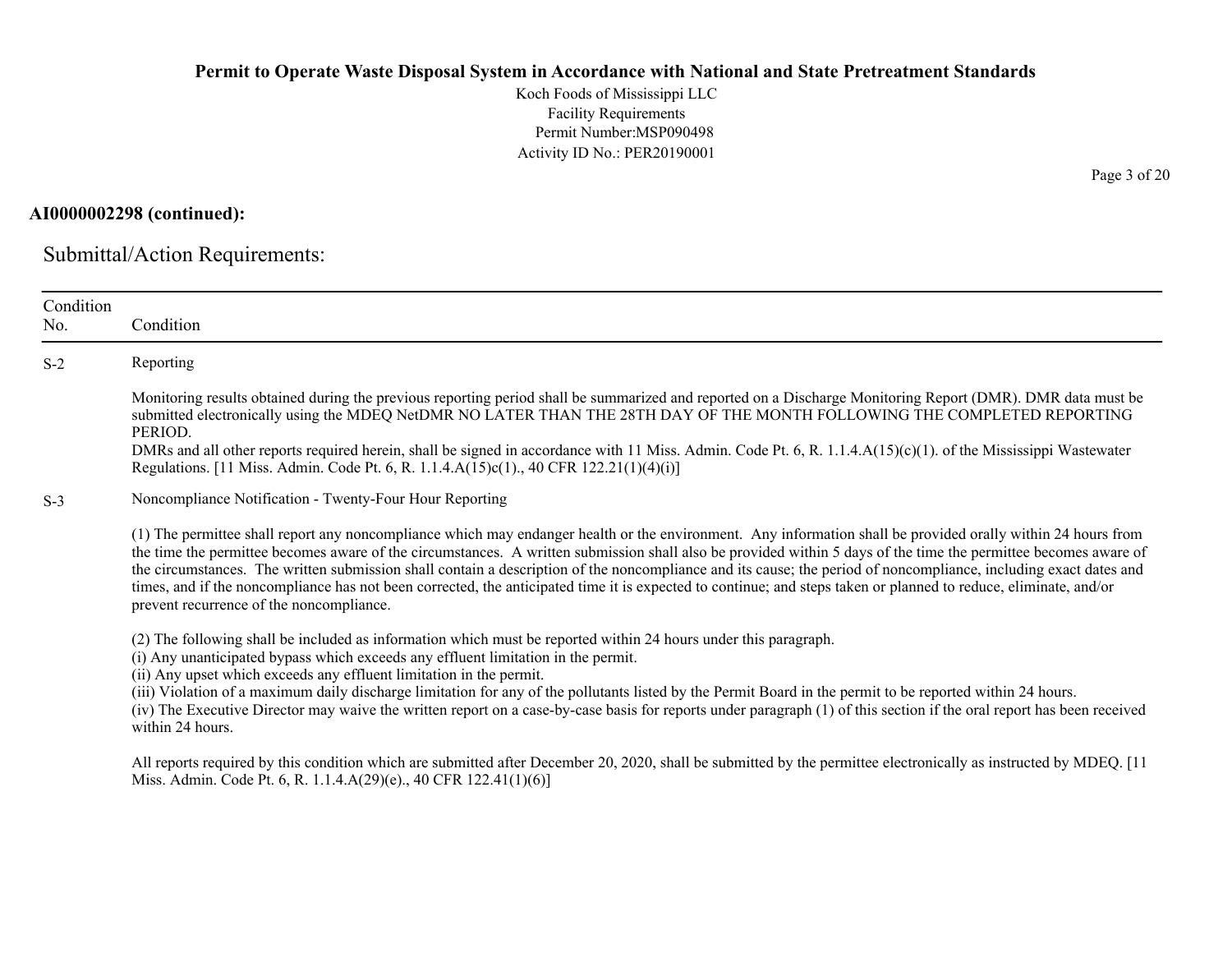Koch Foods of Mississippi LLC Facility Requirements Permit Number:MSP090498 Activity ID No.: PER20190001

## **AI0000002298 (continued):**

Submittal/Action Requirements:

| Condition<br>No. | Condition                                                                                                                                                                                                                                                                                                                                                                                                                         |
|------------------|-----------------------------------------------------------------------------------------------------------------------------------------------------------------------------------------------------------------------------------------------------------------------------------------------------------------------------------------------------------------------------------------------------------------------------------|
| $S-4$            | Noncompliance Notification - Other Noncompliance                                                                                                                                                                                                                                                                                                                                                                                  |
|                  | The permittee shall report all instances of noncompliance not reported under the twenty-four hour reporting requirements, at the time monitoring reports are<br>submitted or within 30 days from the end of the month in which the noncompliance occurs. The reports shall contain the same information as is required under the<br>twenty-four hour reporting requirements contained in this permit.                             |
|                  | All reports required by this condition which are submitted after December 20, 2020, shall be submitted by the permittee electronically as instructed by MDEQ. [11<br>Miss. Admin. Code Pt. 6, R. 1.1.4.A(29)(f)., 40 CFR 122.41(1)(7)]                                                                                                                                                                                            |
| $S-5$            | Noncompliance Notification - Other Information                                                                                                                                                                                                                                                                                                                                                                                    |
|                  | Where the permittee becomes aware that it failed to submit any relevant facts in a permit application, or submitted incorrect information in a permit application or<br>in any report to the Permit Board, it shall promptly submit such facts or information. [11 Miss. Admin. Code Pt. 6, R. 1.1.4.A(29)(g).]                                                                                                                   |
| $S-6$            | <b>Bypassing</b> -Notice                                                                                                                                                                                                                                                                                                                                                                                                          |
|                  | Anticipated bypass-<br>If the permittee knows in advance of the need for a bypass, it shall submit prior notice, if possible at least ten days before the date of the bypass.                                                                                                                                                                                                                                                     |
|                  | Unanticipated bypass-<br>The permittee shall submit notice of an unanticipated bypass as required by the twenty-four hour reporting requirements set forth in this permit.                                                                                                                                                                                                                                                        |
|                  | All reports required by this condition which are submitted after December 20, 2020, shall be submitted by the permittee electronically as instructed by MDEQ. [40]<br>CFR $122.41(m)(3)(i, ii)$                                                                                                                                                                                                                                   |
| $S-7$            | <b>Expiration of Permit</b>                                                                                                                                                                                                                                                                                                                                                                                                       |
|                  | At least 180 days prior to the expiration date of this permit pursuant to the State law and regulation, the permittee who wishes to continue to operate under this<br>permit shall submit an application to the Permit Board for reissuance. The Permit Board may grant permission to submit an application later than this, but no later<br>than the expiration date of the permit. [11 Miss. Admin. Code Pt. 6, R. 1.1.5.B(1).] |

Page 4 of 20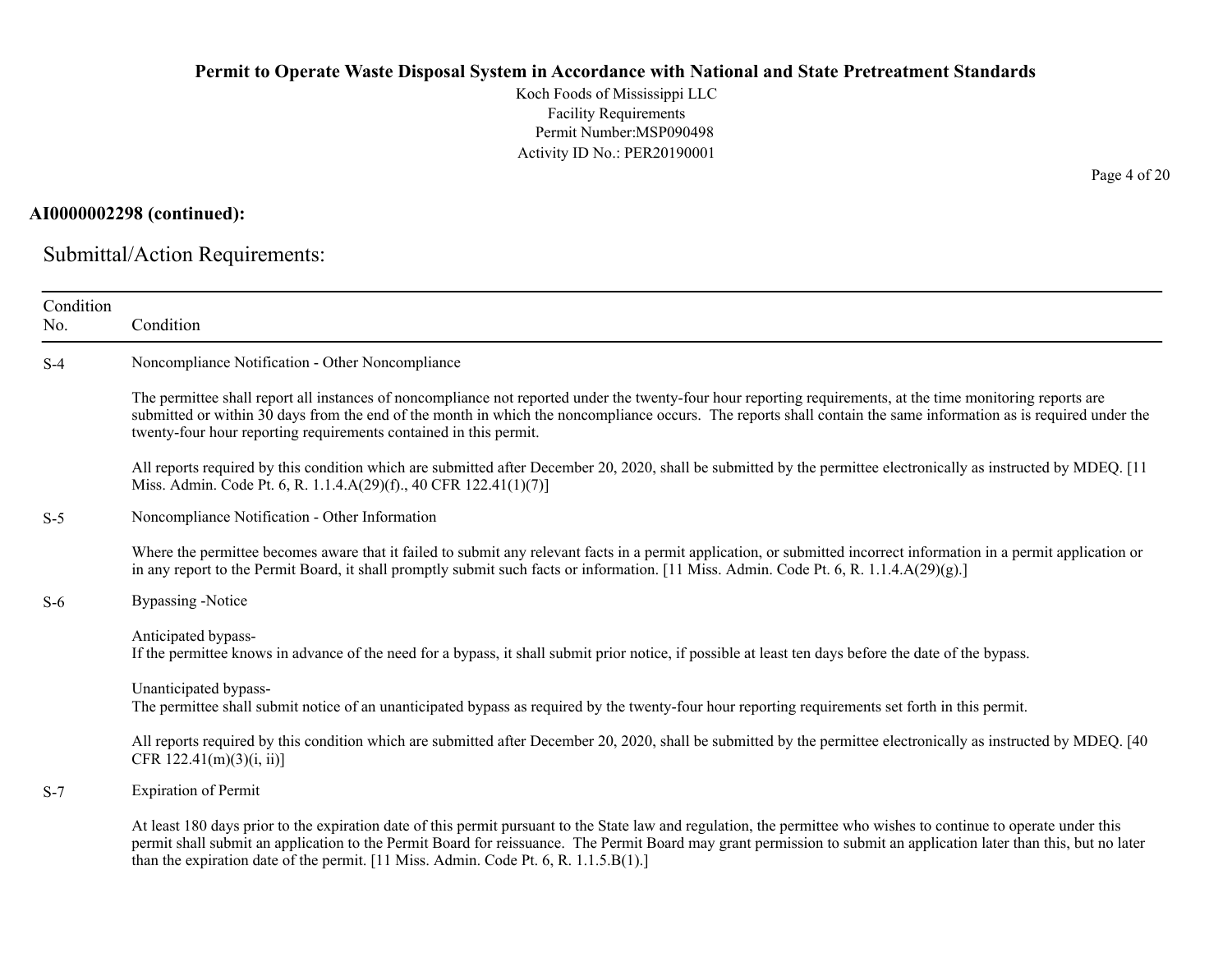Koch Foods of Mississippi LLC Facility Requirements Permit Number:MSP090498 Activity ID No.: PER20190001

#### **AI0000002298 (continued):**

Narrative Requirements: **Definitions:**

| Condition<br>No. | Condition                                                                                                                                                                                                                                                                                                                                                                                                                                                                                                                                                                                   |
|------------------|---------------------------------------------------------------------------------------------------------------------------------------------------------------------------------------------------------------------------------------------------------------------------------------------------------------------------------------------------------------------------------------------------------------------------------------------------------------------------------------------------------------------------------------------------------------------------------------------|
| $T-1$            | Definitions: General                                                                                                                                                                                                                                                                                                                                                                                                                                                                                                                                                                        |
|                  | The permittee shall refer to 11 Miss. Admin. Code Pt. 6, R.1.1.1.A. for definitions of any permit term not specified in this permit. [11 Miss. Admin. Code Pt. 6, R.<br>1.1.1.A.]                                                                                                                                                                                                                                                                                                                                                                                                           |
| $T-2$            | Definitions: Monthly Average                                                                                                                                                                                                                                                                                                                                                                                                                                                                                                                                                                |
|                  | "Monthly Average" means the average of "daily discharges" over a calendar month, calculated as the sum of all "daily discharges" measured during a calendar<br>month divided by the number of "daily discharges" measured during the month. The monthly average for E coli bacteria is the geometric mean of "daily<br>discharges" measured during the calendar month. In computing the geometric mean for E coli bacteria, the value one (1) shall be substituted for sample results of<br>zero. [11 Miss. Admin. Code Pt. 6, R. 1.1.1.A(44).]                                             |
| $T-3$            | Definitions: Daily Discharge                                                                                                                                                                                                                                                                                                                                                                                                                                                                                                                                                                |
|                  | "Daily discharge" means the "discharge of a pollutant" measured during a calendar day or any 24-hour period that reasonably represents the calendar day for<br>purposes of sampling. For pollutants with limitations expressed in units of mass, the "daily discharge" is calculated as the total mass of the pollutant discharged<br>over the day. For pollutants with limitations expressed in other units of measurements, the "daily average" is calculated as the average measurement of the<br>discharge of the pollutant over the day. [11 Miss. Admin. Code Pt. 6, R. 1.1.1.A(15).] |
| $T-4$            | Definitions: Daily Maximum                                                                                                                                                                                                                                                                                                                                                                                                                                                                                                                                                                  |
|                  | "Daily maximum" means the highest "daily discharge" over a calendar month. [11 Miss. Admin. Code Pt. 6, R. 1.1.1.A(16).]                                                                                                                                                                                                                                                                                                                                                                                                                                                                    |
| $T-5$            | <b>Definitions: Toxic Pollutants</b>                                                                                                                                                                                                                                                                                                                                                                                                                                                                                                                                                        |
|                  | "Toxic pollutants" means any pollutant listed as toxic under Section $307(a)(1)$ or, in the case of "sludge use or disposal practices", any pollutant identified in<br>regulations implementing Section 405(d) of the Clean Water Act. [11 Miss. Admin. code Pt.6, R. 1.1.1.A(71).]                                                                                                                                                                                                                                                                                                         |
| $T-6$            | Definitions: Hazardous Substances                                                                                                                                                                                                                                                                                                                                                                                                                                                                                                                                                           |
|                  | "Hazardous substances" are defined in 40 CFR 116.4                                                                                                                                                                                                                                                                                                                                                                                                                                                                                                                                          |

Page 5 of 20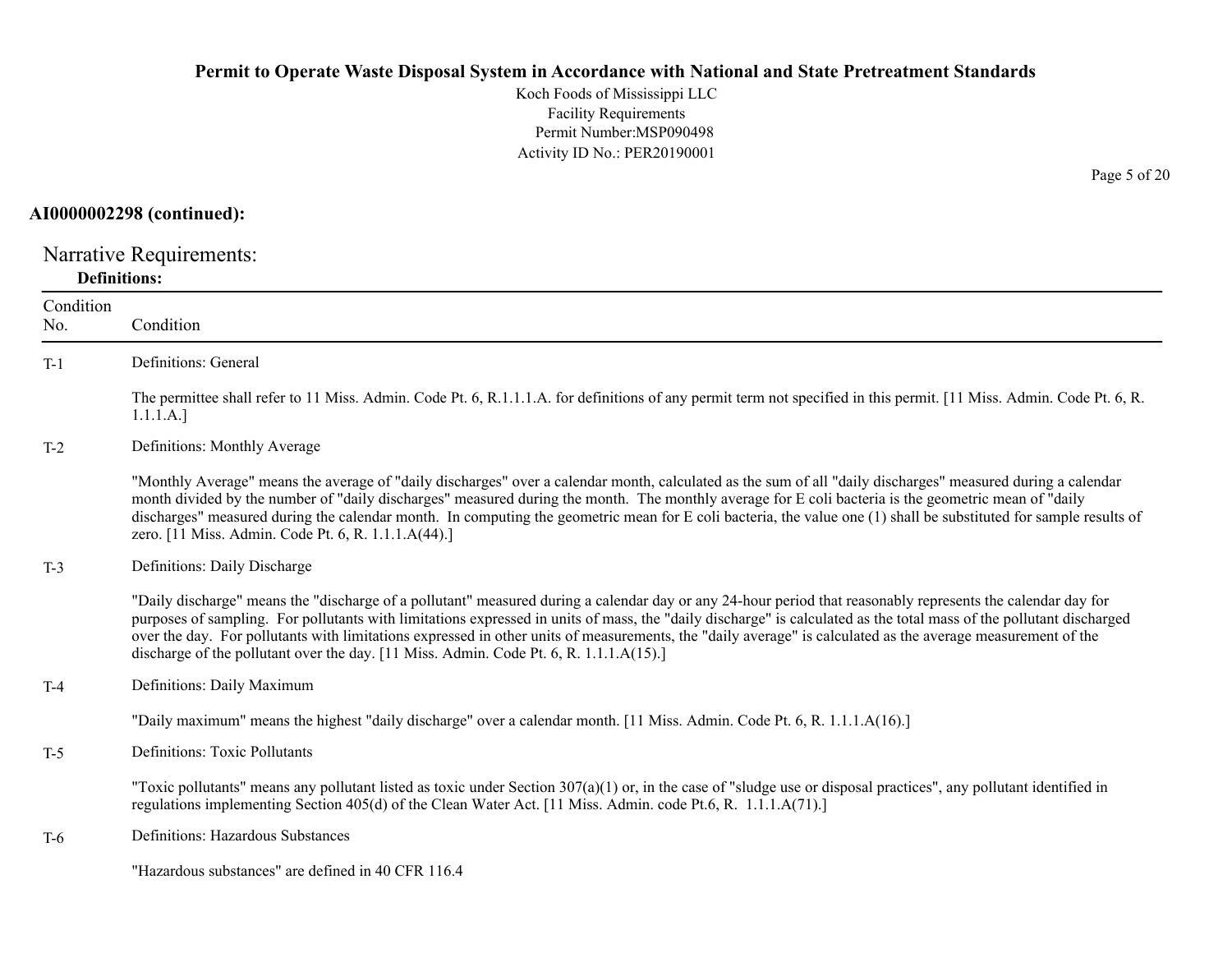Koch Foods of Mississippi LLC Facility Requirements Permit Number:MSP090498Activity ID No.: PER20190001

#### **AI0000002298 (continued):**

Narrative Requirements: **Definitions:**

R. 1.1.1.A(67)

ConditionNo. ConditionT-7 Definitions: Quarterly Average "Quarterly Average" means the average of "daily discharges" over a three month period, calculated as the sum of all "daily discharges" measured during the quarter divided by the number of "daily discharges" measured during the quarter. The quarterly average for E coli bacteria is the geometric mean of "daily discharges" measured during the quarter. In computing the geometric mean for E coli bacteria, the value one (1) shall be substituted for sample results of zero. [11 Miss. Admin. Code Pt. 6, R. 1.1.1.A(61).] T-8 Definitions: Quarterly Maximum "Quarterly Maximum" means the highest "daily discharge" measured over a three-month period. [11 Miss. Admin. Code Pt. 6, R. 1.1.1.A(62).] T-9 Definitions: Yearly Average "Yearly Average" means the average of "daily discharges" over a calendar year, calculated as the sum of all "daily discharges" measured during the calendar year divided by the number of "daily discharges" measured during the calendar year. The yearly average for E coli bacteria is the geometric mean of "daily discharges" during the calendar year. In computing the geometric mean for E coli bacteria, the value one (1) shall be substituted for sample results of zero. [11 Miss. Admin. Code Pt. 6, R. 1.1.1.A(87).] T-10 Definitions: Yearly Maximum "Yearly Maximum" means the highest "daily discharge" measured over a calendar year. [11 Miss. Admin. Code Pt. 6, R. 1.1.4.A(88).] T-11Definitions:"Submitted" means the document is postmarked on or before the applicable deadline, except as otherwise specified. 11 Miss. Admin. Code Pt. 6,

Page 6 of 20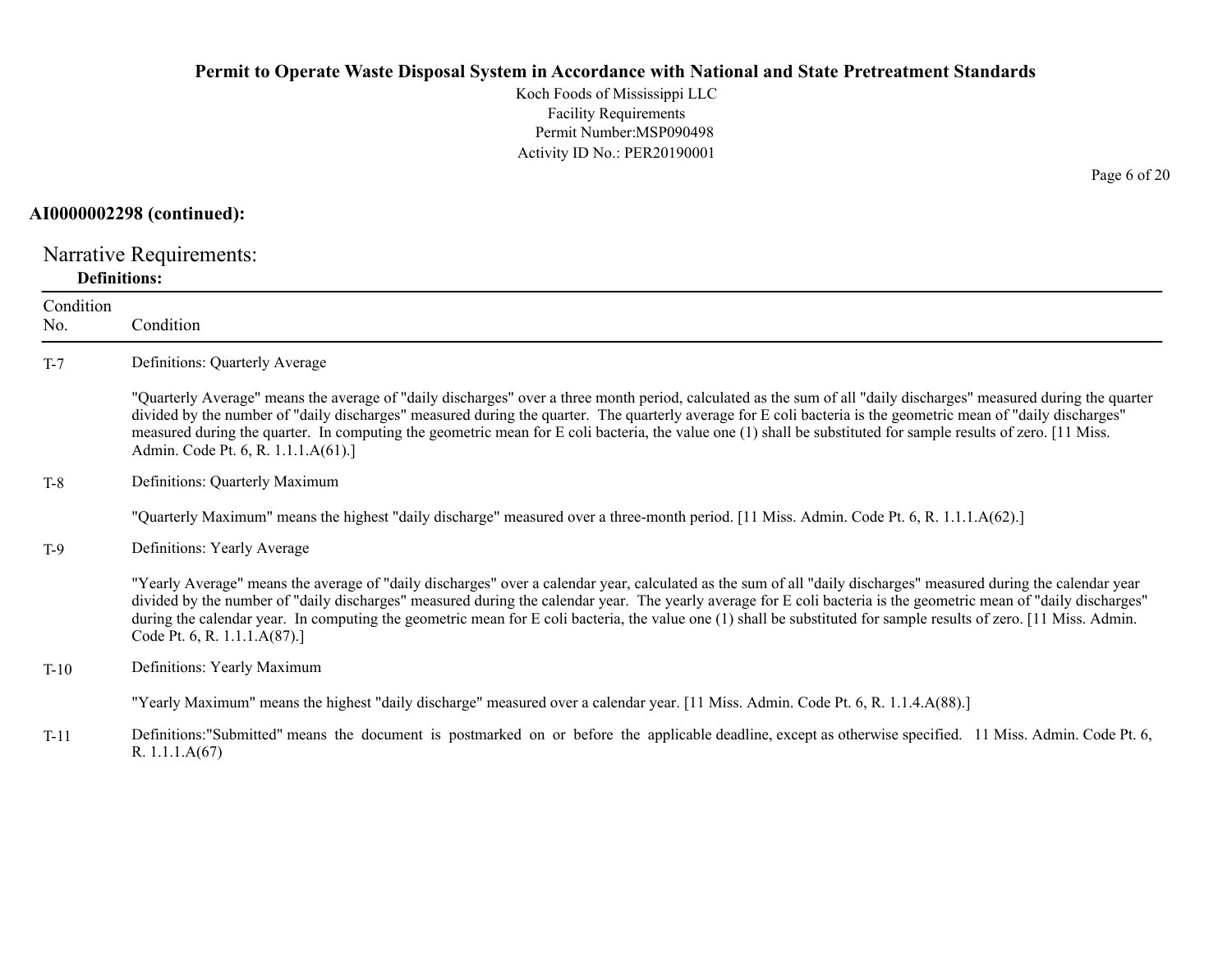Koch Foods of Mississippi LLC Facility Requirements Permit Number:MSP090498 Activity ID No.: PER20190001

### **AI0000002298 (continued):**

Narrative Requirements:

| Condition<br>No. | Condition                                                                                                                                                                                                                                                                                                                                                                                                                                                                                                                                                                                                                                                                                                                                                                                                                                                                                                                                                                                                                                                                                                |
|------------------|----------------------------------------------------------------------------------------------------------------------------------------------------------------------------------------------------------------------------------------------------------------------------------------------------------------------------------------------------------------------------------------------------------------------------------------------------------------------------------------------------------------------------------------------------------------------------------------------------------------------------------------------------------------------------------------------------------------------------------------------------------------------------------------------------------------------------------------------------------------------------------------------------------------------------------------------------------------------------------------------------------------------------------------------------------------------------------------------------------|
| $T-12$           | The issuance of this permit does not relieve the permittee from complying with any requirements which the Publicly Owned Treatment Works (POTW) Authority<br>may deem necessary as a prerequisite to the use of the Authority's sewage system and associated treatment works. [11 Miss. Admin. Code Pt. 6, R. 1.1.4.M.]                                                                                                                                                                                                                                                                                                                                                                                                                                                                                                                                                                                                                                                                                                                                                                                  |
| $T-13$           | The permittee shall achieve compliance with the effluent limitations specified for discharge in accordance with the following schedule: Upon Permit Issuance. [11<br>Miss. Admin. Code Pt. 6, R. 1.1.4.A(9).]                                                                                                                                                                                                                                                                                                                                                                                                                                                                                                                                                                                                                                                                                                                                                                                                                                                                                            |
| $T-14$           | Within 14 days after either an interim or final date of compliance specified by this permit, the permittee shall provide the Permit Board with written notice of his<br>compliance or noncompliance with the requirements or conditions specified to be completed by that date. [11 Miss. Admin. Code Pt. 6, R. 1.1.4.A(10).]                                                                                                                                                                                                                                                                                                                                                                                                                                                                                                                                                                                                                                                                                                                                                                            |
| $T-15$           | No Discharge of Wastewater to Surface Water                                                                                                                                                                                                                                                                                                                                                                                                                                                                                                                                                                                                                                                                                                                                                                                                                                                                                                                                                                                                                                                              |
|                  | The discharge of any wastewater from this facility to the waters of the State of Mississippi shall constitute a violation of this permit, except as provided in the<br>Bypassing and Upset conditions of this permit, or as authorized under separate permit pursuant to Section 402 of the Federal Water Pollution Control Act. [11]<br>Miss. Admin. Code Pt. 6, R. 1.1.1.B.]                                                                                                                                                                                                                                                                                                                                                                                                                                                                                                                                                                                                                                                                                                                           |
| $T-16$           | Facilities Operation                                                                                                                                                                                                                                                                                                                                                                                                                                                                                                                                                                                                                                                                                                                                                                                                                                                                                                                                                                                                                                                                                     |
|                  | The permittee shall at all times properly operate, maintain, and when necessary, promptly replace all facilities and systems of collection, treatment and control (and<br>related appurtenances) which are installed or used by the permittee to achieve compliance with the conditions of this permit. Proper operation and maintenance<br>includes adequate laboratory controls and appropriate quality assurance procedures. Proper replacement includes maintaining an adequate inventory of<br>replacement equipment and parts for prompt replacement when necessary to maintain continuous collection and treatment of wastewater. This provision requires<br>the operation of back-up or auxiliary facilities or similar systems which are installed by a permittee only when the operation is necessary to achieve compliance<br>with the conditions of the permit. The Permit Board may require regular reporting of internal operational and maintenance parameters where necessary to confirm<br>proper operation of a waste treatment system. [11 Miss. Admin. Code Pt. 6, R. 1.1.4.A.(18).] |
| $T-17$           | Representative Sampling                                                                                                                                                                                                                                                                                                                                                                                                                                                                                                                                                                                                                                                                                                                                                                                                                                                                                                                                                                                                                                                                                  |
|                  | Samples and measurements taken as required herein shall be representative of the volume and nature of the monitored wastewater. [11 Miss. Admin. Code Pt. 6, R.<br>1.1.4.A(28)(e).                                                                                                                                                                                                                                                                                                                                                                                                                                                                                                                                                                                                                                                                                                                                                                                                                                                                                                                       |

Page 7 of 20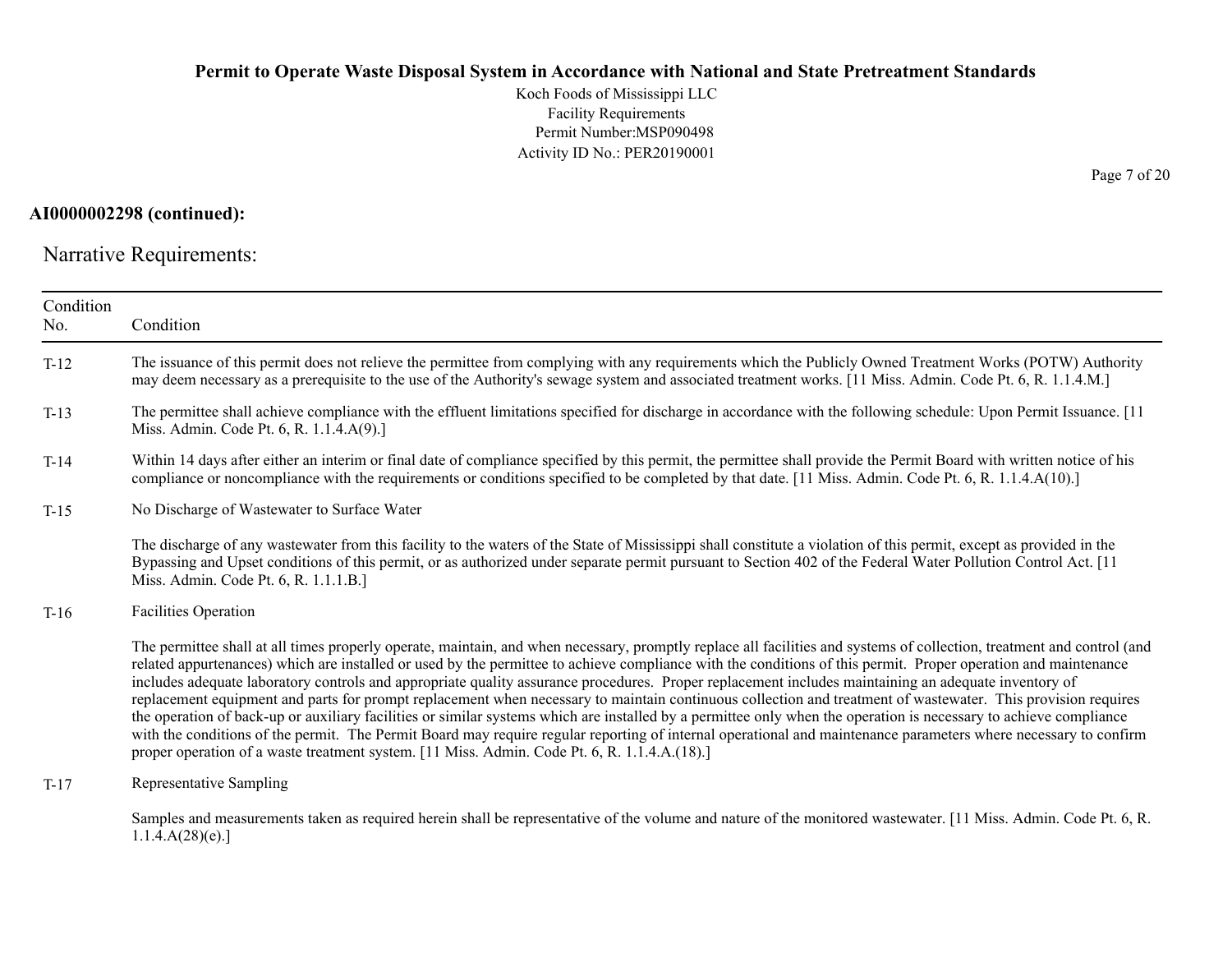Koch Foods of Mississippi LLC Facility Requirements Permit Number:MSP090498 Activity ID No.: PER20190001

**AI0000002298 (continued):**

Narrative Requirements:

| Condition<br>No. | Condition                                                                                                                                                                                                                                                                                                                                                                                                                                                                                                                                                                                                                                                                                                                                                                                                                                                                                                                                                                      |
|------------------|--------------------------------------------------------------------------------------------------------------------------------------------------------------------------------------------------------------------------------------------------------------------------------------------------------------------------------------------------------------------------------------------------------------------------------------------------------------------------------------------------------------------------------------------------------------------------------------------------------------------------------------------------------------------------------------------------------------------------------------------------------------------------------------------------------------------------------------------------------------------------------------------------------------------------------------------------------------------------------|
| $T-18$           | Reporting                                                                                                                                                                                                                                                                                                                                                                                                                                                                                                                                                                                                                                                                                                                                                                                                                                                                                                                                                                      |
|                  | If the results for a given sample analysis are such that any parameter (other than E coli) is not detected at or above the minimum level for the test method used, a<br>value of zero will be used for that sample in calculating an arithmetic mean value for the parameter. If the resulting calculated arithmetic mean value for that<br>reporting period is zero, the permittee shall report "NODI = B" on the DMR. For E coli, a value of 1.0 shall be used in calculating the geometric mean. If the<br>resulting E coli mean value is 1.0, the permittee shall report "NODI = B" on the DMR. For each quantitative sample value that is not detectable, the test method<br>used and the minimum level for that method for that parameter shall be attached to and submitted with the DMR. The permittee shall then be considered in<br>compliance with the appropriate effluent limitation and/or reporting requirement. [11 Miss. Admin. Code Pt. 6, Ch. 1., Subch. 2] |
| $T-19$           | Reporting                                                                                                                                                                                                                                                                                                                                                                                                                                                                                                                                                                                                                                                                                                                                                                                                                                                                                                                                                                      |
|                  | If the permittee monitors any pollutant as prescribed in the permit more frequently than required by the permit using test procedures approved under 40 CFR Part<br>136 or, in the case of sludge use or disposal, approved under 40 CFR Part 136 unless otherwise specified in 40 CFR Part 503, or as specified in the permit, the<br>results of this monitoring shall be included in the calculation and reporting of the data submitted in the DMR or sludge reporting form specified by the Permit<br>Board. [11 Miss. Admin. Code Pt. 6, R. 1.1.4.A(15)(c)(2).]                                                                                                                                                                                                                                                                                                                                                                                                           |
| $T-20$           | Reporting                                                                                                                                                                                                                                                                                                                                                                                                                                                                                                                                                                                                                                                                                                                                                                                                                                                                                                                                                                      |
|                  | Calculations for all limitations which require averaging of measurements shall utilize an arithmetic mean unless otherwise specified by the Permit Board in the<br>permit. [11 Miss. Admin. Code Pt. 6, R. 1.1.4.A(15)(c)(3).]                                                                                                                                                                                                                                                                                                                                                                                                                                                                                                                                                                                                                                                                                                                                                 |
| $T-21$           | <b>Test Procedures</b>                                                                                                                                                                                                                                                                                                                                                                                                                                                                                                                                                                                                                                                                                                                                                                                                                                                                                                                                                         |
|                  | Test procedures for the analysis of pollutants shall include those set forth in 40 CFR 136 or alternative procedures approved and/or promulgated by EPA. [11 Miss.]<br>Admin. Code Pt. 6, R. 1.1.4.A(30).]                                                                                                                                                                                                                                                                                                                                                                                                                                                                                                                                                                                                                                                                                                                                                                     |
| $T-22$           | Records Retention                                                                                                                                                                                                                                                                                                                                                                                                                                                                                                                                                                                                                                                                                                                                                                                                                                                                                                                                                              |
|                  | All records and results of monitoring activities required by this permit, including calibration and maintenance records, shall be retained by the permittee for a<br>minimum of three (3) years, unless otherwise required or extended by the Permit Board, copies of which shall be furnished to the Department upon request. [11]<br>Miss. Admin. Code Pt. 6, R. 1.1.4.A(29)(a).]                                                                                                                                                                                                                                                                                                                                                                                                                                                                                                                                                                                            |

Page 8 of 20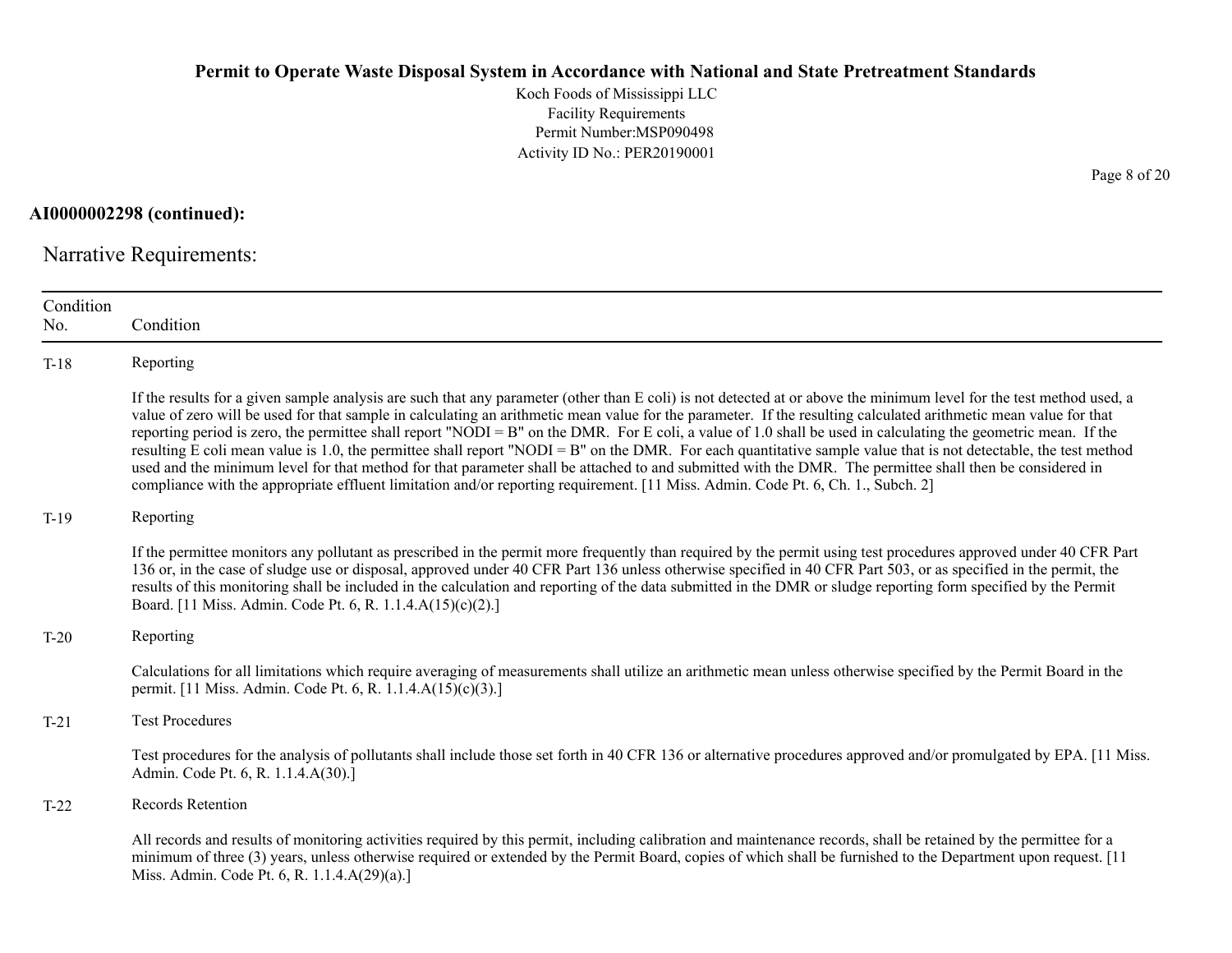Koch Foods of Mississippi LLC Facility Requirements Permit Number:MSP090498 Activity ID No.: PER20190001

**AI0000002298 (continued):**

Narrative Requirements:

| Any permittee who falsifies, tampers with, or knowingly renders inaccurate any monitoring device or method required by the Permit Board to be maintained as a<br>condition in a permit, or who alters or falsifies the results obtained by such devices or methods and/or any written report required by or in response to a permit                                                                                                                                                                                                                                                                                                              |
|--------------------------------------------------------------------------------------------------------------------------------------------------------------------------------------------------------------------------------------------------------------------------------------------------------------------------------------------------------------------------------------------------------------------------------------------------------------------------------------------------------------------------------------------------------------------------------------------------------------------------------------------------|
|                                                                                                                                                                                                                                                                                                                                                                                                                                                                                                                                                                                                                                                  |
| condition, shall be deemed to have violated a permit condition and shall be subject to the penalties provided for a violation of a permit condition pursuant to                                                                                                                                                                                                                                                                                                                                                                                                                                                                                  |
|                                                                                                                                                                                                                                                                                                                                                                                                                                                                                                                                                                                                                                                  |
| All discharges authorized by the permit shall be consistent with the terms and conditions of the permit and the permittee shall make all reasonable efforts to meet                                                                                                                                                                                                                                                                                                                                                                                                                                                                              |
|                                                                                                                                                                                                                                                                                                                                                                                                                                                                                                                                                                                                                                                  |
| Any facility expansion, production increases, process modifications, changes in discharge volume or location or other changes in operations or conditions of the<br>permittee which may result in a new or increased discharge of waste, shall be reported to the Permit Board by submission of a new application for a permit<br>pursuant to 11 Miss. Admin. Code Pt. 6, R. 1.1.2.A. of the Mississippi Wastewater Regulations, or if the discharge does not violate effluent limitations specified in<br>the permit, by submitting to the Permit Board a notice of a new or increased discharge. [11 Miss. Admin. Code Pt. 6, R. 1.1.4.A(14).] |
|                                                                                                                                                                                                                                                                                                                                                                                                                                                                                                                                                                                                                                                  |
| Such test results, reports, or other data as the Mississippi Environmental Quality Permit Board may determine to be necessary shall be submitted as specified                                                                                                                                                                                                                                                                                                                                                                                                                                                                                    |
|                                                                                                                                                                                                                                                                                                                                                                                                                                                                                                                                                                                                                                                  |
|                                                                                                                                                                                                                                                                                                                                                                                                                                                                                                                                                                                                                                                  |

Page 9 of 20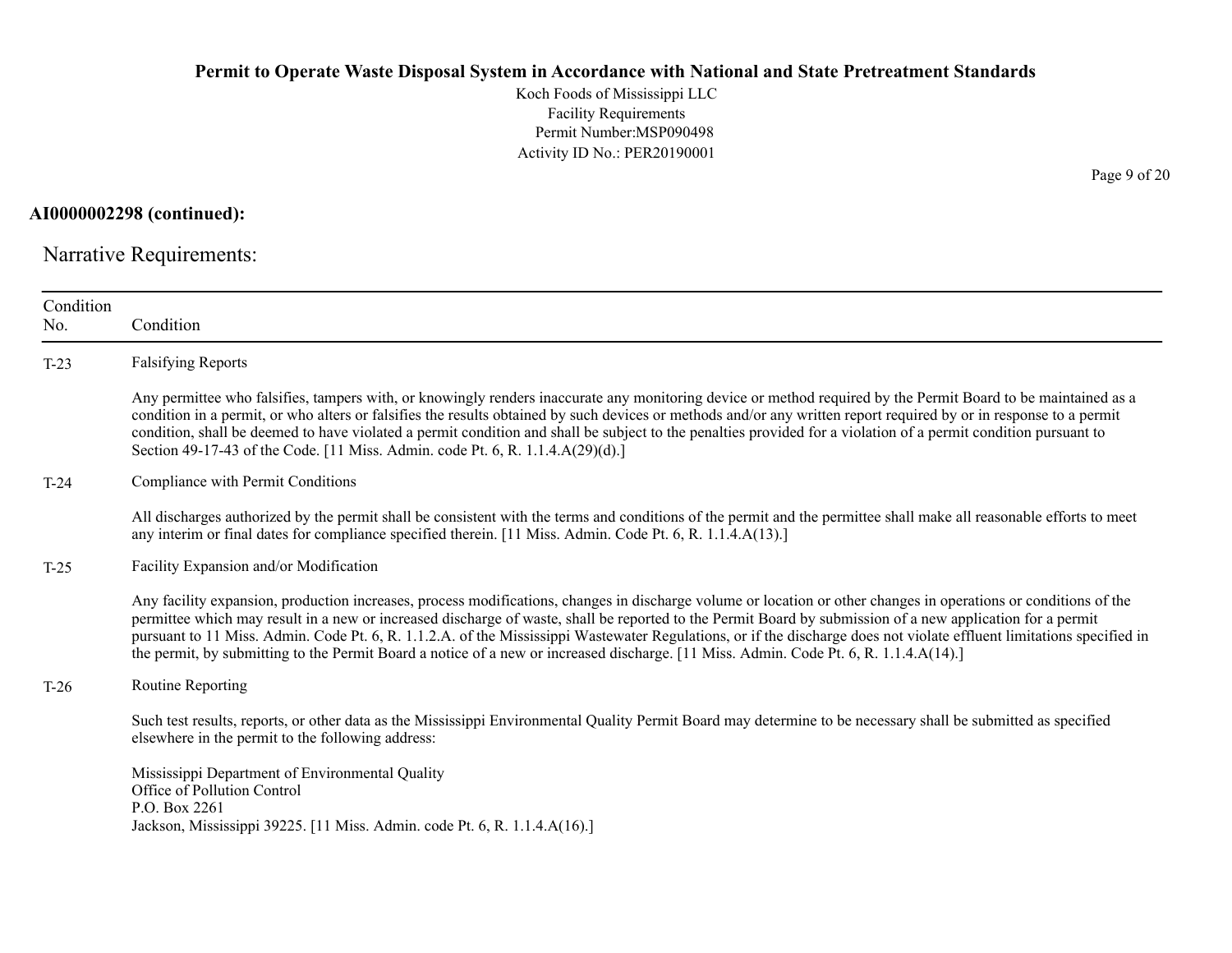Koch Foods of Mississippi LLC Facility Requirements Permit Number:MSP090498 Activity ID No.: PER20190001

**AI0000002298 (continued):**

Narrative Requirements:

| Condition<br>No. | Condition                                                                                                                                                                                                                                                                                                                                                                                                                                                                                                                                                                                                                                                                                                                                                                                                   |
|------------------|-------------------------------------------------------------------------------------------------------------------------------------------------------------------------------------------------------------------------------------------------------------------------------------------------------------------------------------------------------------------------------------------------------------------------------------------------------------------------------------------------------------------------------------------------------------------------------------------------------------------------------------------------------------------------------------------------------------------------------------------------------------------------------------------------------------|
| $T-27$           | Duty to Mitigate                                                                                                                                                                                                                                                                                                                                                                                                                                                                                                                                                                                                                                                                                                                                                                                            |
|                  | The permittee shall take all reasonable steps to minimize or prevent any discharge or sludge use or disposal in violation of the permit that has a reasonable<br>likelihood of adversely affecting human health or the environment. [11 Miss. Admin. Code Pt. 6, R. 1.1.4.A(19).]                                                                                                                                                                                                                                                                                                                                                                                                                                                                                                                           |
| $T-28$           | <b>Bypassing</b>                                                                                                                                                                                                                                                                                                                                                                                                                                                                                                                                                                                                                                                                                                                                                                                            |
|                  | The permittee shall comply with the terms and conditions regarding bypass found in 40 CFR 403.17. [11 Miss. Admin. Code Pt. 6, R. 1.1.4.M.]                                                                                                                                                                                                                                                                                                                                                                                                                                                                                                                                                                                                                                                                 |
| $T-29$           | <b>Bypassing - Definitions</b>                                                                                                                                                                                                                                                                                                                                                                                                                                                                                                                                                                                                                                                                                                                                                                              |
|                  | "Bypass" means the intentional diversion of waste streams from any portion of the permittee's treatment facility.                                                                                                                                                                                                                                                                                                                                                                                                                                                                                                                                                                                                                                                                                           |
|                  | "Severe property damage" means substantial physical damage to property, damage to the treatment facilities which causes them to become inoperable, or<br>substantial and permanent loss of natural resources which can reasonably be expected to occur in the absence of a bypass. Severe property damage does not mean<br>economic loss caused by delays in production. [40 CFR 403.17(a)]                                                                                                                                                                                                                                                                                                                                                                                                                 |
| $T-30$           | Bypassing-Prohibition of Bypass                                                                                                                                                                                                                                                                                                                                                                                                                                                                                                                                                                                                                                                                                                                                                                             |
|                  | Bypass is prohibited, and the Commission may take enforcement action against a permittee unless:<br>(1) Bypass was unavoidable to prevent loss of life, personal injury, or severe property damage.<br>(2) There were no feasible alternatives to the bypass, such as the use of auxiliary treatment facilities, retention of untreated wastes, or maintenance during normal<br>periods of equipment downtime. This condition is not satisfied if adequate back-up equipment should have been installed in the exercise of reasonable engineering<br>judgement to prevent a bypass which occurred during normal periods of equipment downtime or preventative maintenance; and<br>(3) The permittee submitted notices as required under the notice of bypass requirement in this permit. [40 CFR 403.17(d)] |
| $T-31$           | Upsets                                                                                                                                                                                                                                                                                                                                                                                                                                                                                                                                                                                                                                                                                                                                                                                                      |
|                  | The permittee shall meet the conditions of 40 CFR 403.16 regarding "Upsets" and as in the upset requirements of this permit. [11 Miss. Admin. Code Pt. 6, R.<br>1.1.4.M.                                                                                                                                                                                                                                                                                                                                                                                                                                                                                                                                                                                                                                    |

Page 10 of 20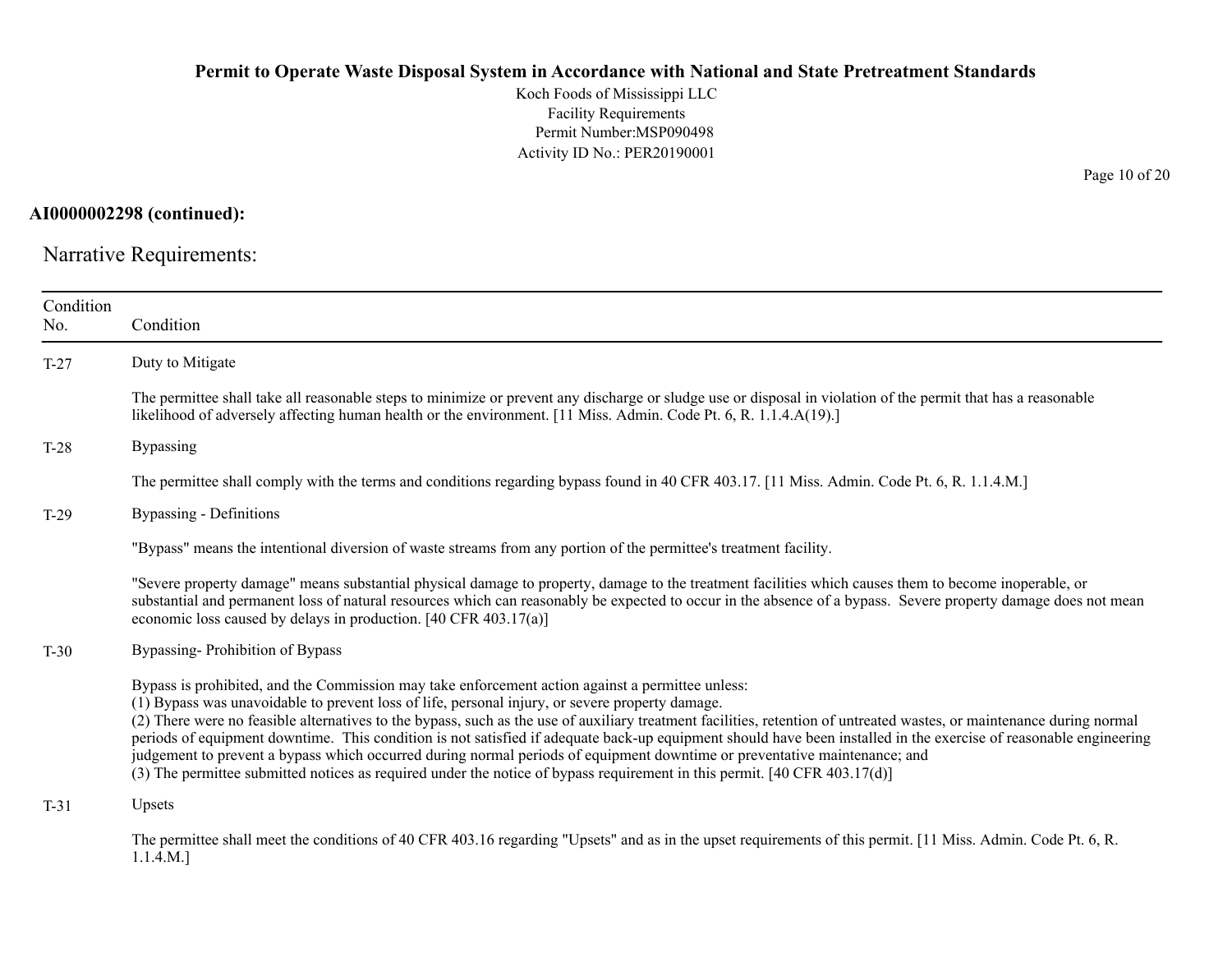Koch Foods of Mississippi LLC Facility Requirements Permit Number:MSP090498 Activity ID No.: PER20190001

**AI0000002298 (continued):**

Narrative Requirements:

| Condition<br>No. | Condition                                                                                                                                                                                                                                                                                                                                                                                                                                                                                          |  |  |
|------------------|----------------------------------------------------------------------------------------------------------------------------------------------------------------------------------------------------------------------------------------------------------------------------------------------------------------------------------------------------------------------------------------------------------------------------------------------------------------------------------------------------|--|--|
| $T-32$           | <b>Upsets-Definition</b>                                                                                                                                                                                                                                                                                                                                                                                                                                                                           |  |  |
|                  | "Upset" means an exceptional incident in which there is unintentional and temporary noncompliance with categorical pretreatment standards because of factors<br>beyond the reasonable control of the permittee. An upset does not include noncompliance to the extent caused by operational error, improperly designed treatment<br>facilities, inadequate treatment facilities, lack of preventive maintenance, or careless or improper operation. [11 Miss. Admin. Code Pt. 6, R. 1.1.4.A(27).)] |  |  |
| $T-33$           | Upsets - Effect of an upset                                                                                                                                                                                                                                                                                                                                                                                                                                                                        |  |  |
|                  | An upset constitutes an affirmative defense to an action brought for noncompliance with categorical pretreatment standards if the "conditions necessary for<br>demonstration of upset" requirements of this permit are met. No determination made during administrative review of claims that noncompliance was caused by<br>upset, and before an action for noncompliance, is final administrative action subject to judicial review. [11 Miss. Admin. Code Pt. 6, R. 1.1.4.A(27).]               |  |  |
| $T-34$           | Upsets - Conditions necessary for demonstration of upset                                                                                                                                                                                                                                                                                                                                                                                                                                           |  |  |
|                  | A permittee who wishes to establish the affirmative defense of upset shall demonstrate, through properly signed contemporaneous operating logs, or other relevant<br>evidence that:                                                                                                                                                                                                                                                                                                                |  |  |
|                  | $(1)$ An upset occurred and that the permittee can identify the cause(s) of the upset;<br>(2) The permitted facility was at the time being properly operated in a prudent and workmanlike manner and in compliance with applicable operation and<br>maintenance procedures; and;<br>(3) The permittee submitted notice of the upset as required in 40 CFR 403.16(c)(3)(24-hour notice of noncompliance). [11 Miss. Admin. Code Pt. 6, R.<br>1.1.4.A(27).                                           |  |  |
| $T-35$           | Upsets - Burden of proof                                                                                                                                                                                                                                                                                                                                                                                                                                                                           |  |  |
|                  | In any enforcement proceeding the permittee seeking to establish the occurrence of an upset has the burden of proof. [11 Miss. Admin. Code Pt. 6, R. 1.1.4.A(27).]                                                                                                                                                                                                                                                                                                                                 |  |  |

Page 11 of 20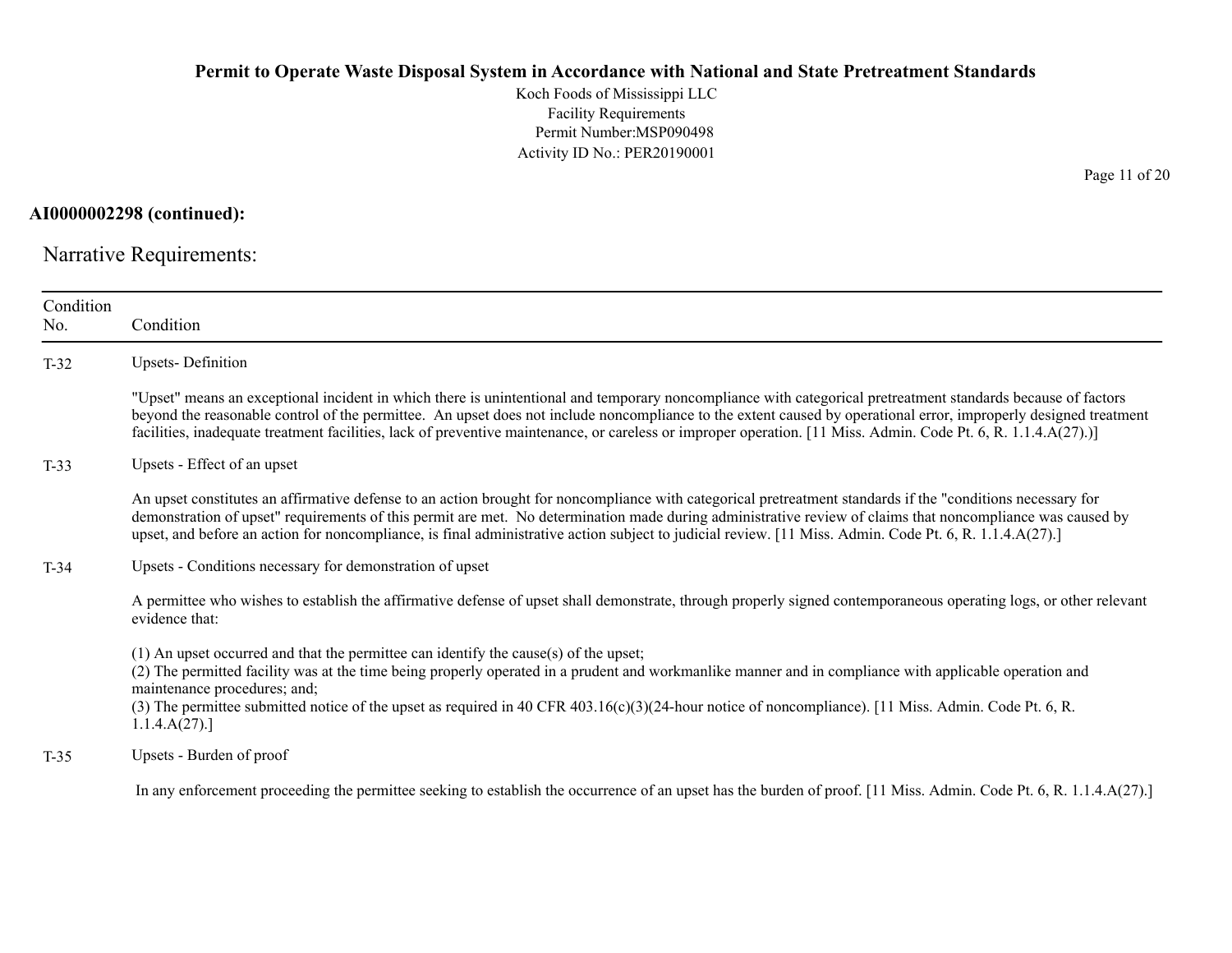Koch Foods of Mississippi LLC Facility Requirements Permit Number:MSP090498 Activity ID No.: PER20190001

**AI0000002298 (continued):**

Narrative Requirements:

| Condition<br>No. | Condition                                                                                                                                                                                                                                                                                                                                                                                                                                                                                                                                                                                                                                                                                                                                                                     |  |  |  |
|------------------|-------------------------------------------------------------------------------------------------------------------------------------------------------------------------------------------------------------------------------------------------------------------------------------------------------------------------------------------------------------------------------------------------------------------------------------------------------------------------------------------------------------------------------------------------------------------------------------------------------------------------------------------------------------------------------------------------------------------------------------------------------------------------------|--|--|--|
| $T-36$           | Upsets- User responsibility in case of upset                                                                                                                                                                                                                                                                                                                                                                                                                                                                                                                                                                                                                                                                                                                                  |  |  |  |
|                  | The Industrial User shall control production or all discharges to the extent necessary to maintain compliance with categorical Pretreatment Standards upon<br>reduction, loss, or failure of its treatment facility until the facility is restored or an alternative method of treatment is provided. This requirement applies in the<br>situation where among other things, the primary source of power of the treatment facility is reduced, lost or fails. [40 CFR 403.16(f)]                                                                                                                                                                                                                                                                                              |  |  |  |
| $T-37$           | <b>Removed Substances</b>                                                                                                                                                                                                                                                                                                                                                                                                                                                                                                                                                                                                                                                                                                                                                     |  |  |  |
|                  | Solids, sludges, filter backwash, or other residuals removed in the course of treatment or control of wastewater shall be disposed of in a manner such as to prevent<br>such materials from entering State waters and in a manner consistent with the Mississippi Solid Waste Disposal Act, the Federal Resource Conservation and<br>Recovery Act, and the Mississippi Water Pollution Control Act. [11 Miss. Admin. Code Pt. 6, R. 1.1.4.A(21).]                                                                                                                                                                                                                                                                                                                             |  |  |  |
| $T-38$           | Power Failures                                                                                                                                                                                                                                                                                                                                                                                                                                                                                                                                                                                                                                                                                                                                                                |  |  |  |
|                  | If electric power is required, in order to maintain compliance with the conditions and prohibitions of the permit, the permittee shall either:                                                                                                                                                                                                                                                                                                                                                                                                                                                                                                                                                                                                                                |  |  |  |
|                  | (1) Provide an alternative power source to operate the wastewater control facilities; or, if such alternative power source is not in existence, and no date for its<br>implementation appears in the permit,<br>(2) Halt, reduce, or otherwise control production and/or all wastewater flows upon reduction, loss, or failure of the primary source of power to the wastewater<br>control facilities. [11 Miss. Admin. Code Pt. 6, R.1.1.4.A(22).]                                                                                                                                                                                                                                                                                                                           |  |  |  |
| $T-39$           | Inspection and Entry                                                                                                                                                                                                                                                                                                                                                                                                                                                                                                                                                                                                                                                                                                                                                          |  |  |  |
|                  | The permittee shall allow any authorized Commission representative to enter the permittee's premises where a wastewater source is located or in which records are<br>required to be kept under the terms and conditions of this permit, at any reasonable time, to have access to and copy any applicable records, to inspect process<br>facilities, treatment works, monitoring methods or equipment or to take samples, as authorized by Section 49-17-21 of the Code. In the event of investigation<br>during an emergency response action, a reasonable time shall be any time of the day or night. Follow-up investigations subsequent to the conclusion of the<br>emergency event shall be conducted at reasonable times. [11 Miss. Admin. Code Pt. 6, R. 1.1.4.A(17).] |  |  |  |

Page 12 of 20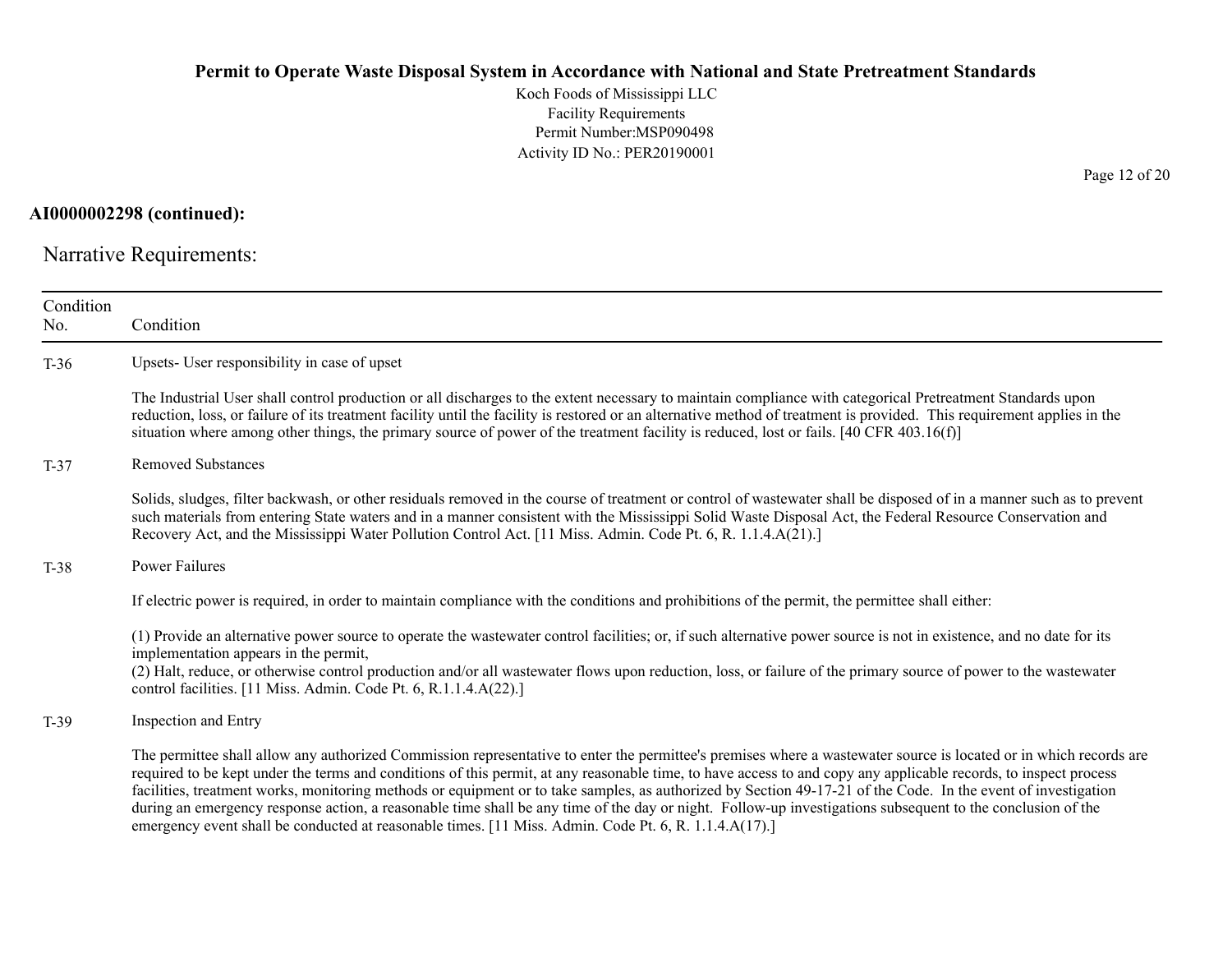Koch Foods of Mississippi LLC Facility Requirements Permit Number:MSP090498 Activity ID No.: PER20190001

**AI0000002298 (continued):**

Narrative Requirements:

| Condition<br>No. | Condition                                                                                                                                                                                                                                                                                                                                                                                                                                                                                                                                                                                                                                                                                                                                                                                                                                                                                                                                                                                                                                                                                                                                                                                                                                                                                                                                                                                                                                                                                                                                                      |
|------------------|----------------------------------------------------------------------------------------------------------------------------------------------------------------------------------------------------------------------------------------------------------------------------------------------------------------------------------------------------------------------------------------------------------------------------------------------------------------------------------------------------------------------------------------------------------------------------------------------------------------------------------------------------------------------------------------------------------------------------------------------------------------------------------------------------------------------------------------------------------------------------------------------------------------------------------------------------------------------------------------------------------------------------------------------------------------------------------------------------------------------------------------------------------------------------------------------------------------------------------------------------------------------------------------------------------------------------------------------------------------------------------------------------------------------------------------------------------------------------------------------------------------------------------------------------------------|
| $T-40$           | Transfer of Ownership or Control                                                                                                                                                                                                                                                                                                                                                                                                                                                                                                                                                                                                                                                                                                                                                                                                                                                                                                                                                                                                                                                                                                                                                                                                                                                                                                                                                                                                                                                                                                                               |
|                  | This permit is not transferable to any person without proper modification of this permit following procedures found in [11 Miss. Admin. Code Pt. 6, R. 1.1.5.C.]                                                                                                                                                                                                                                                                                                                                                                                                                                                                                                                                                                                                                                                                                                                                                                                                                                                                                                                                                                                                                                                                                                                                                                                                                                                                                                                                                                                               |
| $T-41$           | <b>Signatory Requirements</b>                                                                                                                                                                                                                                                                                                                                                                                                                                                                                                                                                                                                                                                                                                                                                                                                                                                                                                                                                                                                                                                                                                                                                                                                                                                                                                                                                                                                                                                                                                                                  |
|                  | All applications, reports, or information submitted to the Permit Board shall be signed and certified. [11 Miss. Admin. Code Pt. 6, R. 1.1.2.C.]                                                                                                                                                                                                                                                                                                                                                                                                                                                                                                                                                                                                                                                                                                                                                                                                                                                                                                                                                                                                                                                                                                                                                                                                                                                                                                                                                                                                               |
| $T-42$           | <b>Signatory Requirements - Application Signatures</b><br>All permit applications shall be signed as follows:<br>(1) For a corporation: by a responsible corporate officer. For the purpose of this Section, a responsible corporate officer means: (i) a president, secretary,<br>treasurer or vice president of the corporation in charge of a principal business function, or any other person who performs similar policy - or decision-making<br>function for the corporation, or (ii) the manager of one or more manufacturing, production, or operating facilities provided, the manager is authorized to make<br>management decisions which govern the operation of the regulated facility including having the explicit or implicit duty of making major capital investment<br>recommendations, and initiating and directing other comprehensive measures to assure long term environmental compliance with environmental laws and<br>regulations; the manager can ensure that the necessary systems are established or actions taken to gather complete and accurate information for permit application<br>requirements; and where authority to sign documents has been assigned or delegated to the manager in accordance with corporate procedures.<br>(2) For a partnership or sole proprietorship: by a general partner or the proprietor, respectively; or<br>(3) For a municipality, State, Federal, or other public agency: by either a principal executive officer or ranking elected official. [11 Miss. Admin. Code Pt. 6, R.<br>1.1.2.C.] |

Page 13 of 20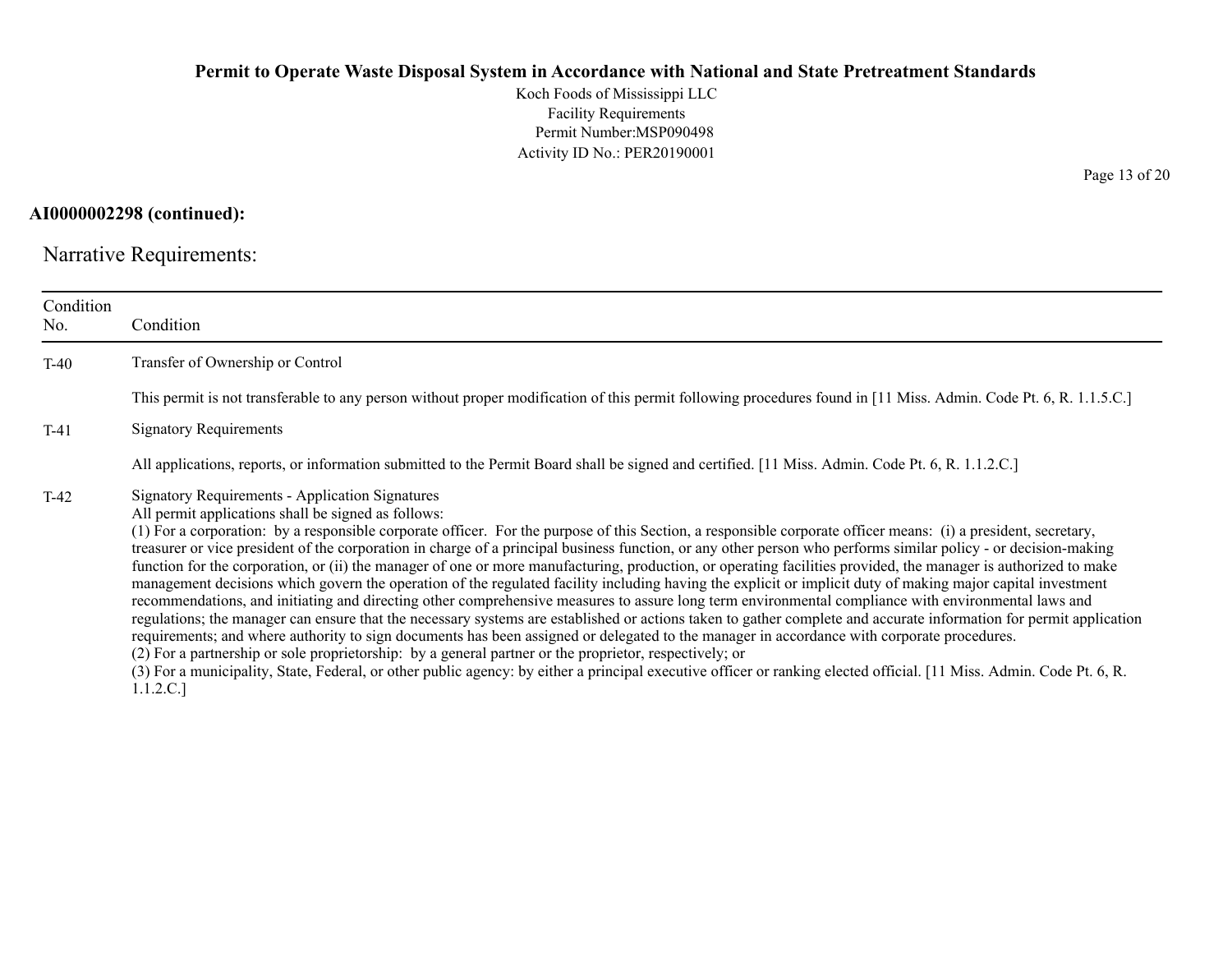Koch Foods of Mississippi LLC Facility Requirements Permit Number:MSP090498 Activity ID No.: PER20190001

#### **AI0000002298 (continued):**

Narrative Requirements:

| Condition<br>No. | Condition                                                                                                                                                                                                                                                                                                                                                                                                                                                                                                                                                                                                                                                                                          |
|------------------|----------------------------------------------------------------------------------------------------------------------------------------------------------------------------------------------------------------------------------------------------------------------------------------------------------------------------------------------------------------------------------------------------------------------------------------------------------------------------------------------------------------------------------------------------------------------------------------------------------------------------------------------------------------------------------------------------|
| $T-43$           | Signatory Requirements - Reports and Other Information                                                                                                                                                                                                                                                                                                                                                                                                                                                                                                                                                                                                                                             |
|                  | All reports required by the permit and other information requested by the Permit Board shall be signed by a person described by the application signature<br>requirements in this permit or by a duly authorized representative of that person. A person is a duly authorized representative only if:                                                                                                                                                                                                                                                                                                                                                                                              |
|                  | (1) The authorization is made in writing by a person described by the application signature requirements;<br>(2) The authorization specifies either an individual or a position having responsibility for the overall operation of the regulated facility or activity, such as the<br>position of plant manager, operator of a well or a well field, superintendent, position having overall responsibility for environmental matters for the company. (A<br>duly authorized representative may thus be either a named individual or any individual occupying a named position.); and<br>(3) The written authorization is submitted to the Permit Board. [11 Miss. Admin. Code Pt. 6, R. 1.1.2.C.] |
| $T-44$           | Signatory Requirements - Changes to Authorization                                                                                                                                                                                                                                                                                                                                                                                                                                                                                                                                                                                                                                                  |
|                  | If an authorization under the signatory requirements of this permit is no longer accurate because a different individual or position has responsibility for the overall<br>operation of the facility, a new authorization satisfying the signatory requirements of this permit must be submitted to the Permit Board prior to or together with<br>any reports, information, or applications. [11 Miss. Admin. Code Pt. 6, R. 1.1.4.M.]                                                                                                                                                                                                                                                             |
| $T-45$           | Signatory Requirements - Certification                                                                                                                                                                                                                                                                                                                                                                                                                                                                                                                                                                                                                                                             |
|                  | Any person signing a document under the signatory requirements stated in this permit shall make the following certification:                                                                                                                                                                                                                                                                                                                                                                                                                                                                                                                                                                       |
|                  | "I certify under penalty of law that this document and all attachments were prepared under the direction or supervision in accordance with a system designed to<br>assure that qualified personnel properly gather and evaluate the information submitted. Based on my inquiry of the person or persons who manage the system, or<br>those persons directly responsible for gathering the information, the information submitted is, to the best of my knowledge and belief, true, accurate, and complete.<br>I am aware that there are significant penalties for submitting false information, including the possibility of fine and imprisonment for knowing violations." [11                    |

Miss. Admin. Code Pt. 6, R. 1.1.4.A(29)(d).]

Page 14 of 20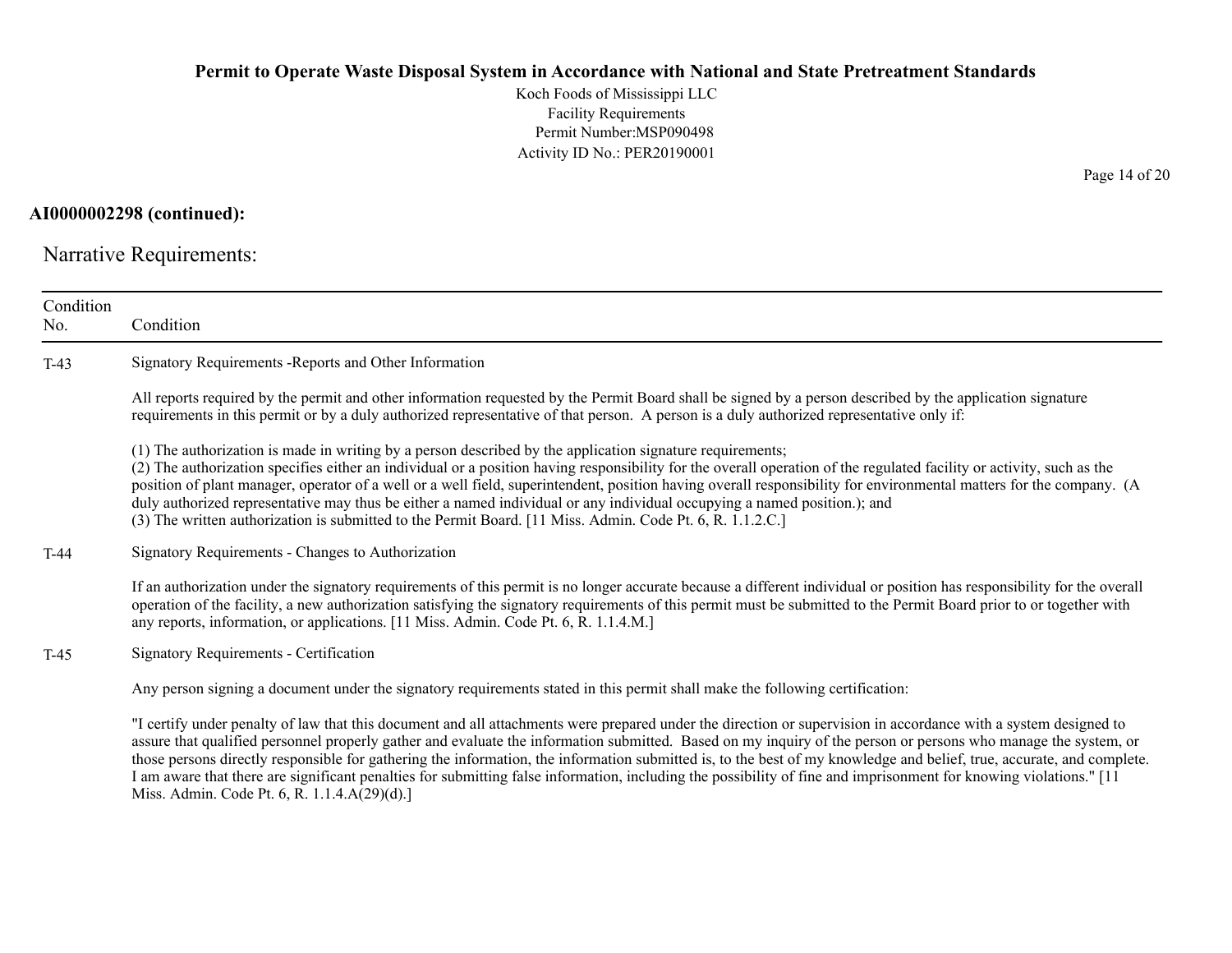Koch Foods of Mississippi LLC Facility Requirements Permit Number:MSP090498 Activity ID No.: PER20190001

**AI0000002298 (continued):**

Narrative Requirements:

| Condition<br>No. | Condition                                                                                                                                                                                                                                                                                                                                                                                                                                                                                                                                                                                                                                                                            |
|------------------|--------------------------------------------------------------------------------------------------------------------------------------------------------------------------------------------------------------------------------------------------------------------------------------------------------------------------------------------------------------------------------------------------------------------------------------------------------------------------------------------------------------------------------------------------------------------------------------------------------------------------------------------------------------------------------------|
| $T-46$           | Availability of Records                                                                                                                                                                                                                                                                                                                                                                                                                                                                                                                                                                                                                                                              |
|                  | Except for information deemed to be confidential under the Mississippi Code Ann. 49-17-39 and 40 CFR 123.41, file information relating to this permit shall be<br>made available for public inspection and copying during normal business hours at the office of the Department of Environmental Quality in Jackson, Mississippi.<br>Written request must be provided in accordance with policies developed by the Commission and must state, specifically, records proposed for review, date<br>proposed for review and copying requirements. [11 Miss. Admin. Code Pt. 6, R. 1.1.3.E.]                                                                                             |
| $T-47$           | Duty to Provide Information                                                                                                                                                                                                                                                                                                                                                                                                                                                                                                                                                                                                                                                          |
|                  | The permittee shall furnish to the Permit Board within a reasonable time any relevant information which the Permit Board may request to determine whether cause<br>exists for modifying, revoking and reissuing, or terminating the permit, or to determine compliance with the permit. The permittee shall also furnish to the Permit<br>Board upon request, copies of records required to be kept by the permit. [11 Miss. Admin. Code Pt. 6, R. 1.1.4.A(16).]                                                                                                                                                                                                                     |
| $T-48$           | Permit Actions                                                                                                                                                                                                                                                                                                                                                                                                                                                                                                                                                                                                                                                                       |
|                  | The permit may be modified, revoked and reissued, or terminated for cause. The filing of a request by the permittee for a permit modification, revocation and<br>reissuance, or termination, or a modification of planned changes or anticipated noncompliance, does not stay any permit condition. [11 Miss. Admin. Code Pt. 6, R.<br>1.1.5.C.(5).                                                                                                                                                                                                                                                                                                                                  |
| $T-49$           | Civil and Criminal Liability                                                                                                                                                                                                                                                                                                                                                                                                                                                                                                                                                                                                                                                         |
|                  | (1) Any person who violates a term, condition or schedule of compliance contained within this permit or the Mississippi Water Pollution Control Law is subject to<br>the actions defined by law.<br>(2) Except as provided in permit conditions on "Bypassing" and "Upsets", nothing in this permit shall be construed to relieve the permittee from civil or criminal<br>penalties for noncompliance.<br>(3) It shall not be the defense of the permittee in an enforcement action that it would have been necessary to halt or reduce the permitted activity in order to<br>maintain compliance with the conditions of this permit. [11 Miss. Admin. Code Pt. 6, R. 1.1.4.A.(24).] |

Page 15 of 20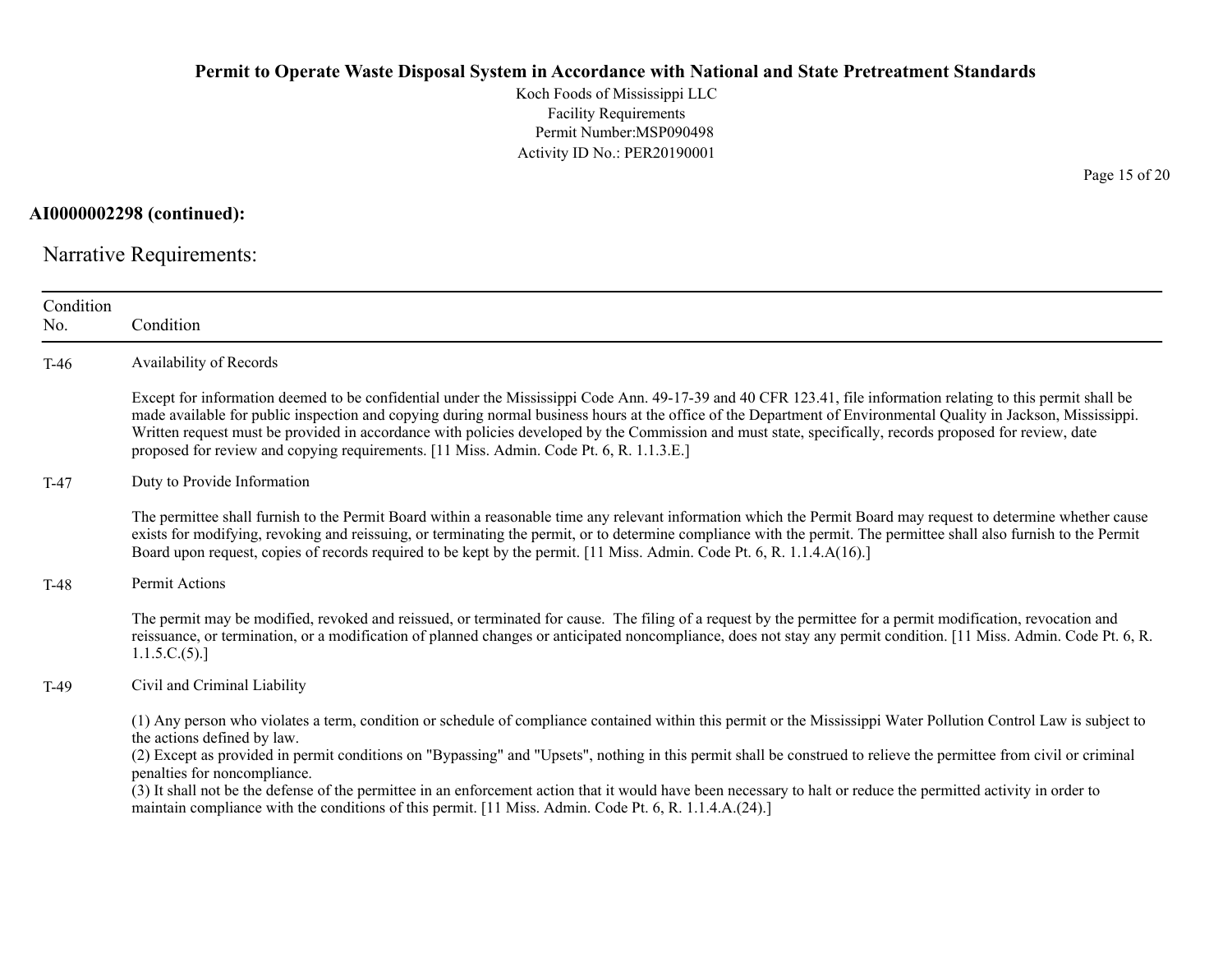Koch Foods of Mississippi LLC Facility Requirements Permit Number:MSP090498Activity ID No.: PER20190001

**AI0000002298 (continued):**

Narrative Requirements:

ConditionNo. ConditionT-50 Oil and Hazardous Substance Liability Nothing in this permit shall be construed to preclude the institution of any legal action or relieve the permittee from any responsibilities, liabilities, or penalties to which the permittee is or may be subject to under Section 311 of the Federal Water Pollution Control Act and applicable provisions under Mississippi Law pertaining to transportation, storage, treatment, or spillage of oil or hazardous substances. [11 Miss. Admin. Code Pt. 6, R. 1.1.4.A(23).] T-51 Hazardous Waste Release(1) The permittee shall notify the Mississippi Department of Environmental Quality, the EPA Regional Waste Management Division Director, State hazardous waste authorities, and the POTW in writing of any discharge into the POTW of a substance, which, if otherwise disposed of, would be a hazardous waste under 40 CFR part 261. Such notification must include the name of the hazardous waste as set forth in 40 CFR part 261, the EPA hazardous waste number, and the type of discharge (continuous, batch, or other). If the Industrial User discharges more than 100 kilograms of such waste per calendar month to the POTW, the notification shall also contain the following information to the extent such information is known and readily available to the Industrial User: An identification of the hazardous constituents contained in the wastes, as estimation of the mass and concentration of such constituents in the wastestream discharged during that calendar month, and an estimation of the mass of constituents in the wastestream expected to be discharged during the following twelve months. All notifications must take place within 180 days of the effective date of this rule. Industrial users who commence discharging after the effective date of this rule shall provide the notification no later than 180 days after the discharge of the listed or characteristic hazardous waste. Any notification under this paragraph need be submitted only once. However, notifications of changed discharges must be submitted under 40 CFR 403.12(j). The notification requirement in this section does not apply to pollutants already reported under the self-monitoring requirements of 40 CFR 403.12(b), (d), and (e). T-52 Hazardous Waste Release (continued) (2) Dischargers are exempt from the requirements of paragraph (1) of the Hazardous Waste Release requirement during a calendar month in which they discharge no more than fifteen kilograms of hazardous wastes, unless the wastes are acute hazardous wastes as specified in 40 CFR 261.30(d) and 261.33(d). Discharge of

more than fifteen kilograms of non-acute hazardous wastes in a calendar month, or of any quantity of acute hazardous wastes as specified in 40 CFR 261.30(d) and 261.33(e), requires a one-time notification. Subsequent months during which the Industrial User discharges more than such quantities of any hazardous waste do not require additional notification.

(3) In the case of any new regulations under section 3001 of RCRA identifying additional characteristics of hazardous waste or listing any additional substance as a hazardous waste, the Industrial User must notify the POTW, the EPA Regional Waste Management Division Director, and State hazardous waste authorities of the discharge of such substance within 90 days of the effective date of such regulations. [40 CFR 403.12(p)]

Page 16 of 20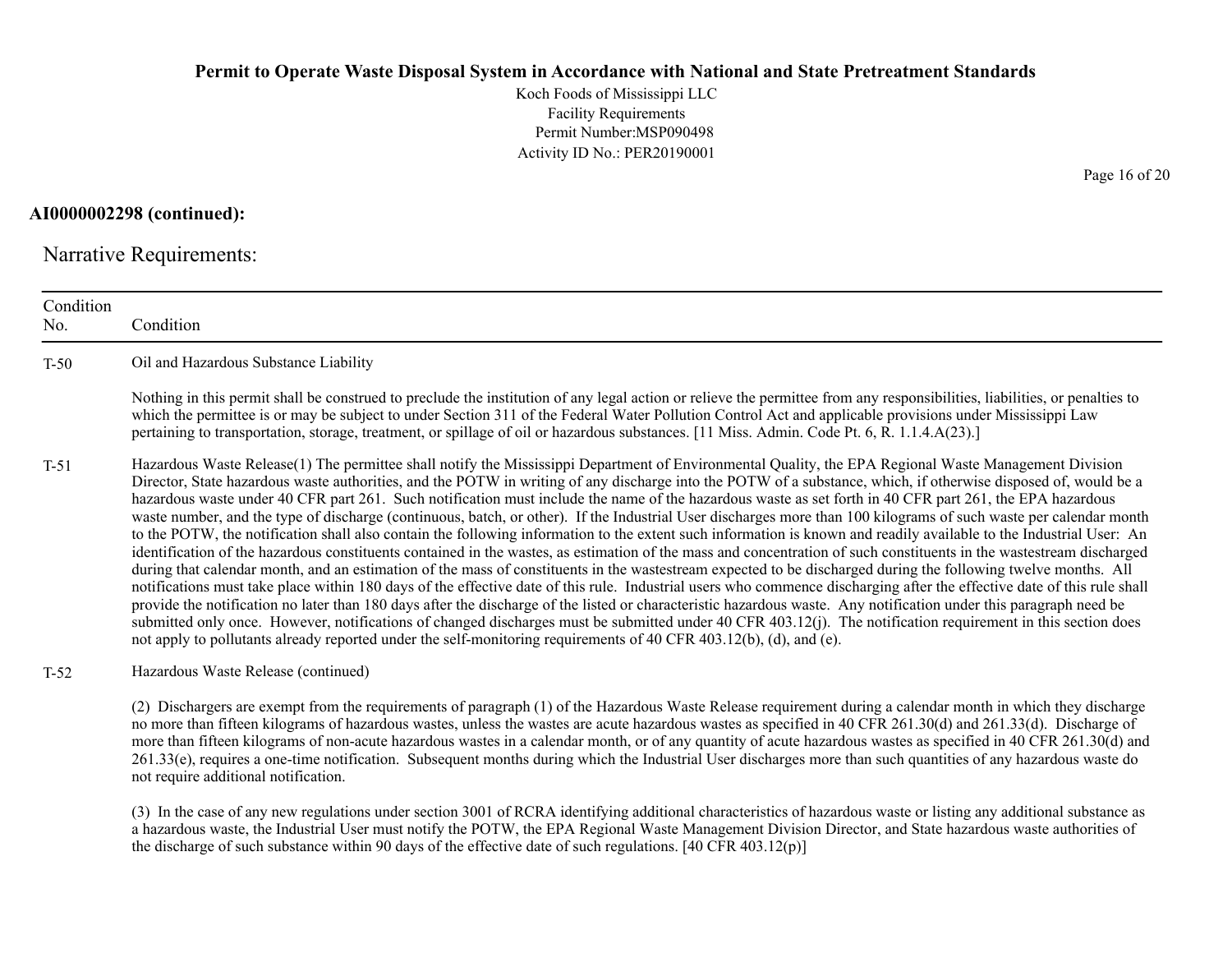Koch Foods of Mississippi LLC Facility Requirements Permit Number:MSP090498 Activity ID No.: PER20190001

**AI0000002298 (continued):**

Narrative Requirements:

| Condition<br>No. | Condition                                                                                                                                                                                                                                                                                                                                                                                                                                                                                                                                                                                                                                                                                                                                                                                                                                                                                 |
|------------------|-------------------------------------------------------------------------------------------------------------------------------------------------------------------------------------------------------------------------------------------------------------------------------------------------------------------------------------------------------------------------------------------------------------------------------------------------------------------------------------------------------------------------------------------------------------------------------------------------------------------------------------------------------------------------------------------------------------------------------------------------------------------------------------------------------------------------------------------------------------------------------------------|
| $T-53$           | Hazardous Waste Release (continued)                                                                                                                                                                                                                                                                                                                                                                                                                                                                                                                                                                                                                                                                                                                                                                                                                                                       |
|                  | (4) In the case of any notification made under paragraph (1) of this section, the Industrial User shall certify that it has a program in place to reduce the volume and<br>toxicity of hazardous wastes generated to the degree it has determined to be economically practical. [40 CFR 403.12(p)]                                                                                                                                                                                                                                                                                                                                                                                                                                                                                                                                                                                        |
| $T-54$           | <b>Property Rights</b>                                                                                                                                                                                                                                                                                                                                                                                                                                                                                                                                                                                                                                                                                                                                                                                                                                                                    |
|                  | The issuance of this permit does not convey any property rights in either real or personal property, or any exclusive privileges, nor does it authorize any injury to<br>private property or any invasion of personal rights, nor any infringement of Federal, State, or local laws or regulations. [11 Miss. Admin. Code Pt. 6, R. 1.1.5.E.]                                                                                                                                                                                                                                                                                                                                                                                                                                                                                                                                             |
| $T-55$           | Severability                                                                                                                                                                                                                                                                                                                                                                                                                                                                                                                                                                                                                                                                                                                                                                                                                                                                              |
|                  | The provisions of this permit are severable. If any provision of this permit, or the application of any provision of this permit to any circumstances, is challenged or<br>held invalid, the validity of the remaining permit provisions and/or portions thereof or their application to other persons or sets of circumstances, shall not be<br>affected thereby. [11 Miss. Admin. Code Pt. 6, R. 1.1.4.A(25).]                                                                                                                                                                                                                                                                                                                                                                                                                                                                          |
| $T-56$           | Protection of Confidential Information                                                                                                                                                                                                                                                                                                                                                                                                                                                                                                                                                                                                                                                                                                                                                                                                                                                    |
|                  | (1) Pursuant to Miss. Code Ann. '49-17-39 and 40 CFR 123.41, the Permit Board shall make available to the public all information contained on any form and all<br>public comments on such information. Effluent data and information concerning air or water quality shall also be made available to the public. Information that is<br>determined by the Commission to be trade secrets shall not be disclosed to the public without prior consent of the source of such information. When a claim of<br>confidentiality is made by a person in accordance with the provisions of Miss. Code Ann. '49-17-39, a recommendation on the questions of confidentiality shall be<br>made by the Commission and forwarded to the Regional Administrator (or his/her designee) of EPA for his concurrence in such determination of confidentiality.<br>[11 Miss. Admin. Code Pt. 6, R. 1.1.3.F.] |
| $T-57$           | Protection of Confidential Information-continued                                                                                                                                                                                                                                                                                                                                                                                                                                                                                                                                                                                                                                                                                                                                                                                                                                          |
|                  | (2) A copy of a State, UIC, or NPDES permit application, public notice, fact sheet, draft permit and other forms relating thereto, including written public comment<br>and other reports, files and information relating to the application not classified as confidential information by the Commission pursuant to part (1) of this<br>requirement, shall be available for public inspection and copying during normal business hours at the office of the Department in Jackson, Mississippi. [11 Miss.]                                                                                                                                                                                                                                                                                                                                                                               |

Admin. Code Pt. 6, R. 1.1.3.F.]

Page 17 of 20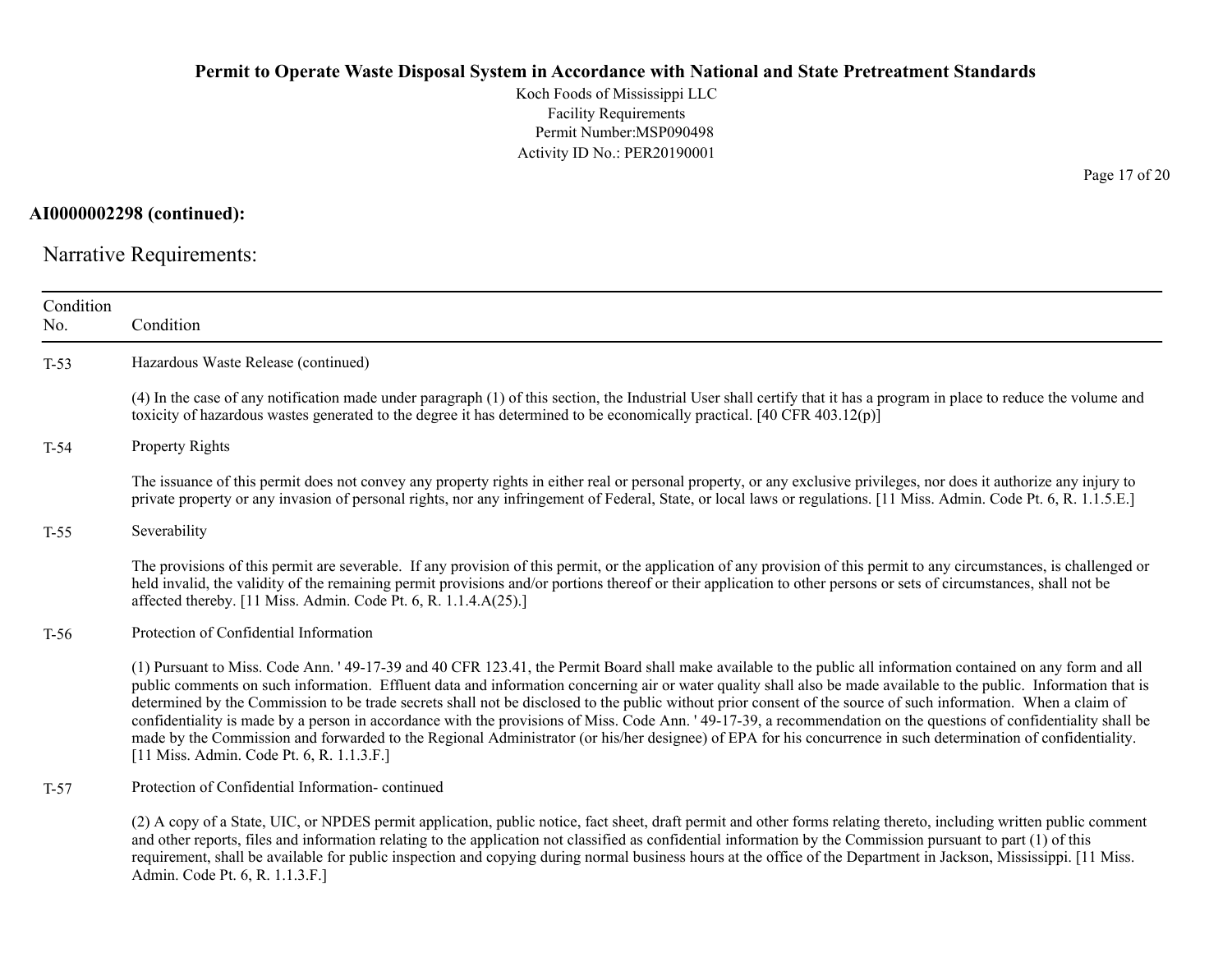Koch Foods of Mississippi LLC Facility Requirements Permit Number:MSP090498 Activity ID No.: PER20190001

**AI0000002298 (continued):**

Narrative Requirements:

| Condition<br>No. | Condition                                                                                                                                                                                                                                                                                                                                                                                                                                                                                                                                                                                                                                                                                                                                                                                                                                                                                                                                                            |
|------------------|----------------------------------------------------------------------------------------------------------------------------------------------------------------------------------------------------------------------------------------------------------------------------------------------------------------------------------------------------------------------------------------------------------------------------------------------------------------------------------------------------------------------------------------------------------------------------------------------------------------------------------------------------------------------------------------------------------------------------------------------------------------------------------------------------------------------------------------------------------------------------------------------------------------------------------------------------------------------|
| $T-58$           | Protection of Confidential Information-continued                                                                                                                                                                                                                                                                                                                                                                                                                                                                                                                                                                                                                                                                                                                                                                                                                                                                                                                     |
|                  | (3) Upon determination by the Commission that information submitted by a permit applicant is entitled to protection against disclosure as trade secrets, the<br>information shall be so labeled and otherwise handled as confidential. Copies of the information and a notice of the Commission's action shall be forwarded to the<br>Regional Administrator (or his/her designee). In making its determination of entitlement to protection as a trade secret, the Commission shall follow the procedure<br>set forth in Miss. Code Ann. '49-17-39. In the event the Commission denies the claim of confidentiality, the applicant shall have, upon notification thereof, the<br>right to appeal the Commission's determination in the same manner provided for other orders of the Commission. No disclosure, except to EPA, shall be allowed<br>until any appeal from the determination of the Commission is completed. [11 Miss. Admin. Code Pt. 6, R. 1.1.3.F.] |
| T-59             | Spill Prevention and Best Management Plans                                                                                                                                                                                                                                                                                                                                                                                                                                                                                                                                                                                                                                                                                                                                                                                                                                                                                                                           |
|                  | Any permittee which has above ground bulk storage capacity, of more than 1320 gallons or any single container with a capacity greater than 660 gallons, of<br>materials and/or liquids (including but not limited to, all raw, finished and/or waste material) with chronic or acute potential for pollution impact on waters of the<br>State and not subject to Mississippi Hazardous Waste Management Regulations or 40 CFR 112 (Oil Pollution Prevention) regulations shall provide secondary<br>containment as found in 40 CFR 112 or equivalent protective measures such as trenches or waterways which would conduct any tank releases to a permitted<br>treatment system or sufficient equalization or treatment capacity needed to prevent chronic/acute pollution impact. [11 Miss. Admin. Code Pt. 6, R. 1.1.4.A(12)(a).]                                                                                                                                  |
| T-60             | <b>Closure Requirements</b>                                                                                                                                                                                                                                                                                                                                                                                                                                                                                                                                                                                                                                                                                                                                                                                                                                                                                                                                          |
|                  | Should the permittee decide to permanently close and abandon the premises upon which it operates, it shall provide a Closure Plan to the Permit Board no later<br>than 90 days prior to doing so. This Closure Plan shall address how and when all manufactured products, by-products, raw materials, stored chemicals, and solid<br>and liquid waste and residues will be removed from the premises or permanently disposed of on site such that no potential environmental hazard to the waters of<br>the State will be presented. Closure plan(s) submitted to and approved by Mississippi Department of Environmental Quality for compliance with other<br>environmental regulations will satisfy the closure requirements for those items specifically addressed in the closure plan(s) as long as the closure does not present a<br>potential for environmental hazard to waters of the State. [11 Miss. Admin. Code Pt. 6, R. 1.1.4.A(11).]                   |

Page 18 of 20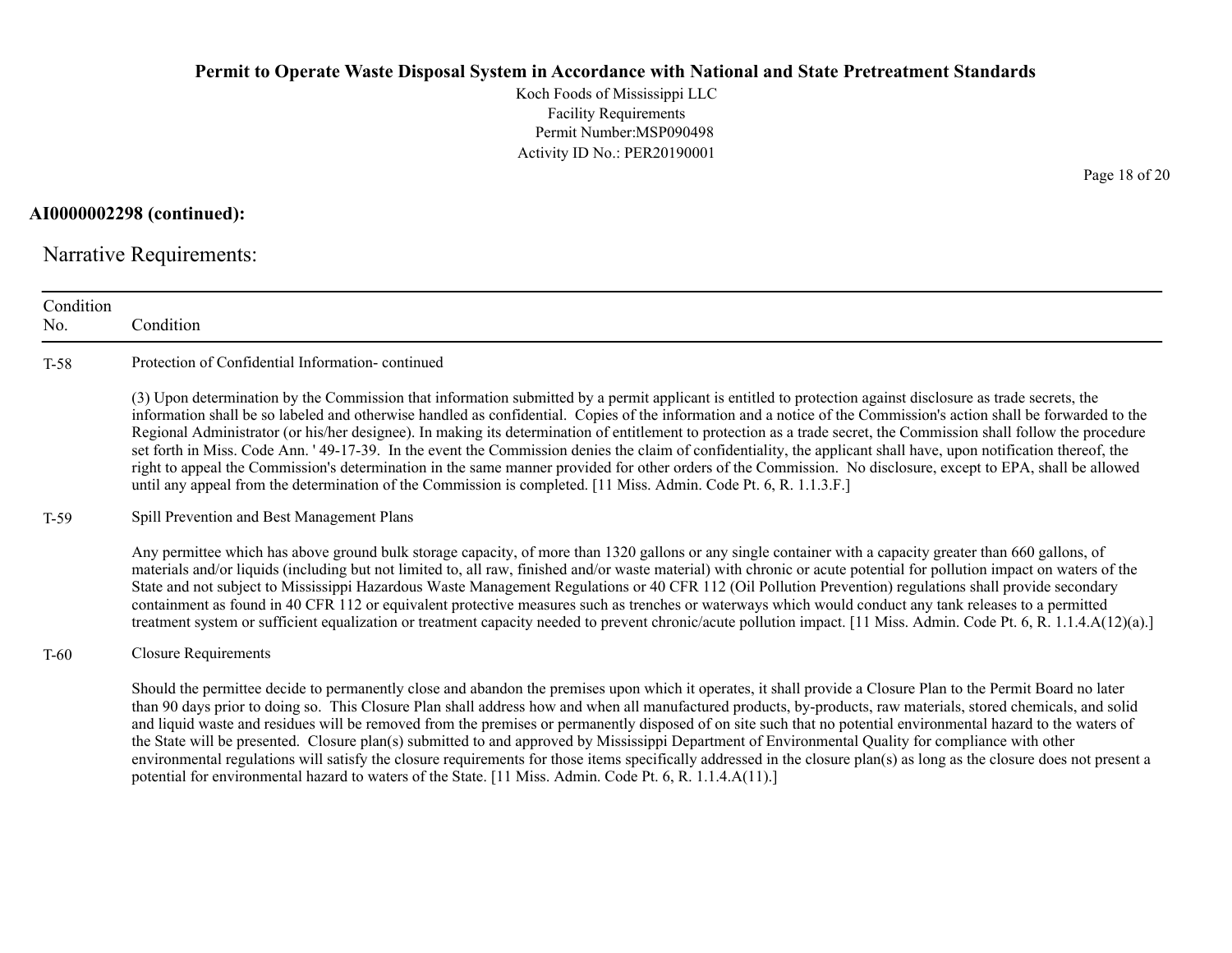Koch Foods of Mississippi LLC Facility Requirements Permit Number:MSP090498 Activity ID No.: PER20190001

**AI0000002298 (continued):**

Narrative Requirements:

| Condition<br>No. | Condition                                                                                                                                                                                                                                                                                                                                                                     |  |  |  |
|------------------|-------------------------------------------------------------------------------------------------------------------------------------------------------------------------------------------------------------------------------------------------------------------------------------------------------------------------------------------------------------------------------|--|--|--|
| $T-61$           | This permit shall be modified, or alternately, revoked and reissued, to comply with any applicable effluent standard, limitation or storm water regulation issued or<br>approved under Section 301(b)(2)(C), and (D), 304(b)(2), 307(a)(2) and 402(p) of the Federal Water Pollution Control Act if the effluent standard, limitation or<br>regulation so issued or approved: |  |  |  |
|                  | 1. Contains different conditions or is otherwise more stringent than any effluent limitation in the permit; or<br>2. Controls any pollutant not limited in the permit.<br>3. To comply with condition for the protection of the receiving collection system or treatment works. [11 Miss. Admin. Code Pt. 6, R. 1.1.4.F(1).]                                                  |  |  |  |

Page 19 of 20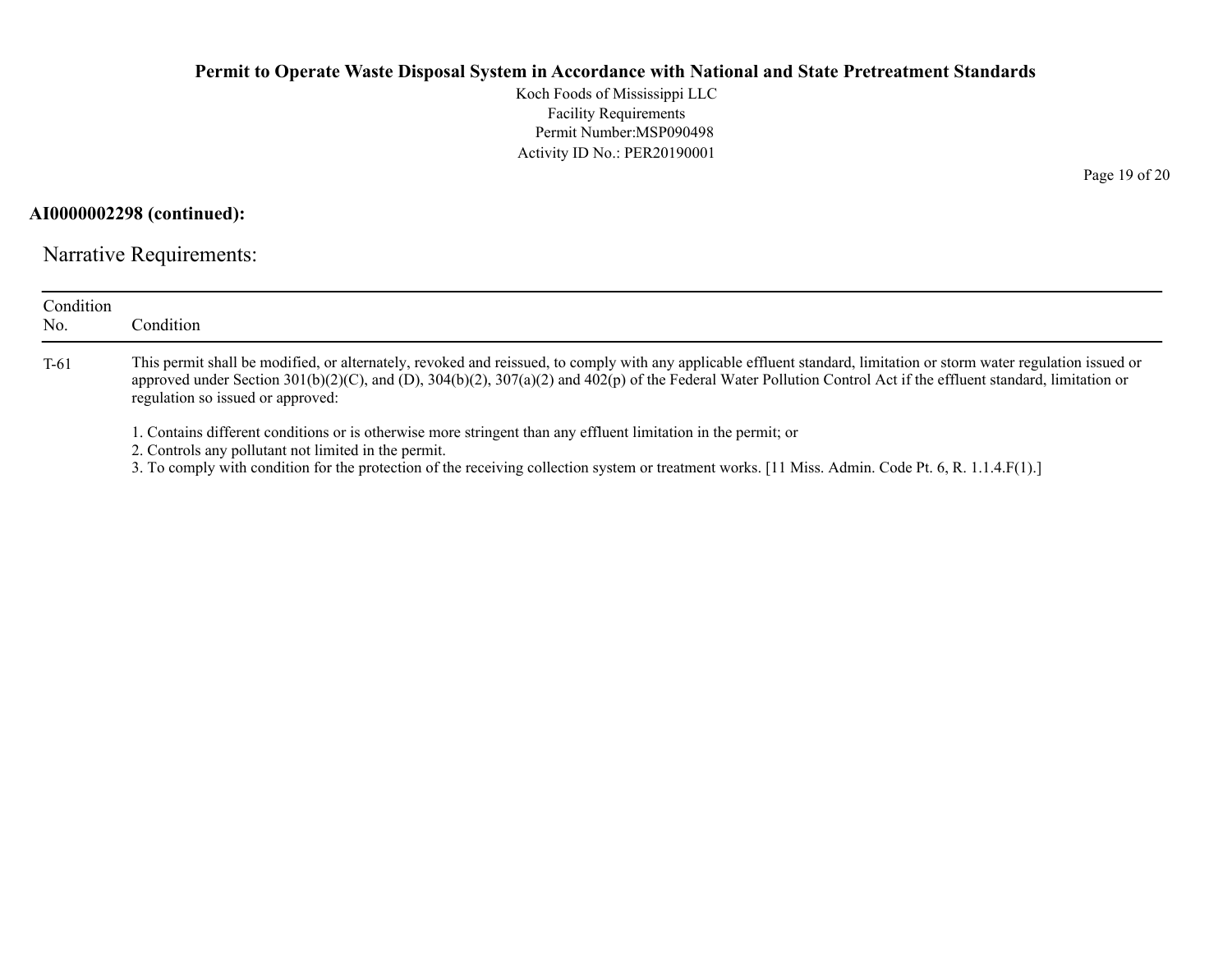Koch Foods of Mississippi LLC Facility Requirements Permit Number:MSP090498 Activity ID No.: PER20190001

#### **RPNT0000000002 (MSP090498 - 001) Outfall 001 (Process Wastewater):**

Limitation Requirements:

| Condition<br>No. | Parameter                                                                                                                                                                                           | Condition                                                                                                                                                                                                                                                                                     |  |  |  |
|------------------|-----------------------------------------------------------------------------------------------------------------------------------------------------------------------------------------------------|-----------------------------------------------------------------------------------------------------------------------------------------------------------------------------------------------------------------------------------------------------------------------------------------------|--|--|--|
| $L-1$            | Alkalinity                                                                                                                                                                                          | Alkalinity: The daily minimum alkalinity shall not be less than 185 mg/L as CaCO3 and the daily average alkalinity shall not be<br>less than 200 mg/L as CaC03 and shall be monitored two days per week with a grab sample of the effluent. [11 Miss. Admin.<br>Code Pt. 6, Ch. 1, Subch. 1.] |  |  |  |
|                  | Submittal/Action Requirements:                                                                                                                                                                      |                                                                                                                                                                                                                                                                                               |  |  |  |
| Condition<br>No. | Condition                                                                                                                                                                                           |                                                                                                                                                                                                                                                                                               |  |  |  |
| $S-1$            | The Permittee shall submit analytical results on a monthly Discharge Monitoring Report (DMR): Due monthly, by the 28th of the subsequent month. [11 Miss.<br>Admin. Code Pt. 6, R. 1.1.4.A(15)(c).] |                                                                                                                                                                                                                                                                                               |  |  |  |
|                  | Narrative Requirements:                                                                                                                                                                             |                                                                                                                                                                                                                                                                                               |  |  |  |
| Condition<br>No. | Condition                                                                                                                                                                                           |                                                                                                                                                                                                                                                                                               |  |  |  |
| $T-1$            |                                                                                                                                                                                                     | Total residual chlorine shall not interfere with the operation of the municipal wastewater treatment facility. [11 Miss. Admin. Code Pt. 6, Ch. 1, Subch. 1.]                                                                                                                                 |  |  |  |

Page 20 of 20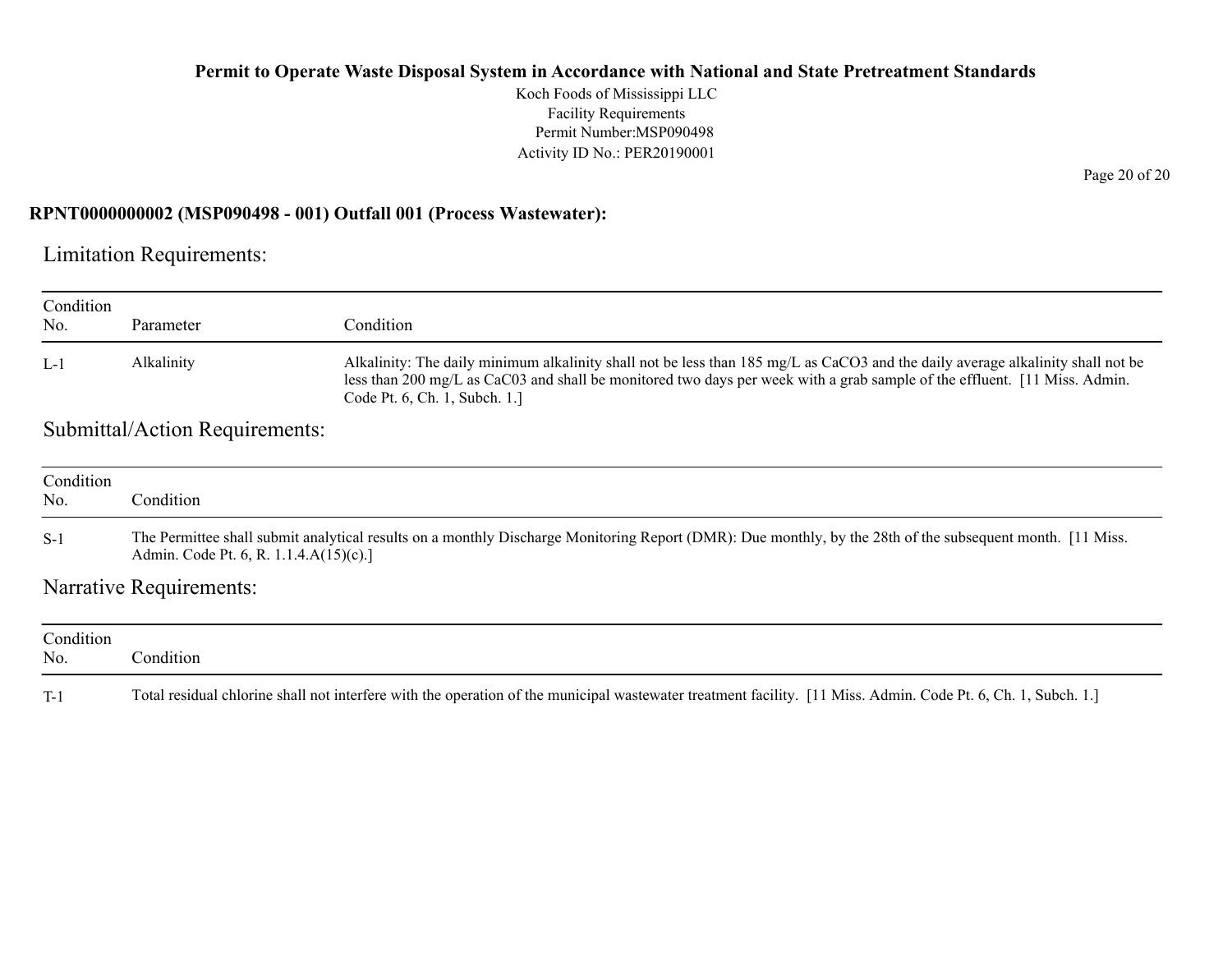# **GENERAL INFORMATION**

108 Morris Tullos Drive Morton, MS Scott County Koch Foods of Mississippi LLC

#### **Alternate/Historic Identifiers**

| ID           | <b>Alternate/Historic Name</b>                         | <b>User Group</b>             | <b>Start Date</b> | <b>End Date</b> |
|--------------|--------------------------------------------------------|-------------------------------|-------------------|-----------------|
| 2298         | Koch Foods of Mississippi, LLC                         | Official Site Name            | 12/30/2001        |                 |
| 2812300029   | Koch Foods of Mississippi, LLC                         | Air-AIRS AFS (MDEQ USE ONLY)  | 10/12/2000        | 4/22/2002       |
| 242000037    | B. C. Rogers Processors, Inc.                          | Air-Construction              | 2/13/1996         | 2/13/1998       |
| 242000037    | B. C. Rogers Processors, Inc.                          | Air-State Operating           | 2/13/1996         | 2/1/2001        |
| MSR110094    | B. C. Rogers Processors, Inc.                          | GP-Sara Title III             | 7/14/1992         | 10/26/2000      |
| MSR110095    | B. C. Rogers Processors, Inc.                          | GP-Sara Title III             | 7/14/1992         | 10/26/2000      |
| MS0032506    | B. C. Rogers Processors, Inc.                          | Water - NPDES                 | 6/30/1999         | 4/22/2002       |
| MS0032506    | B. C. Rogers Processors, Inc.                          | Water - NPDES                 | 5/24/1994         | 5/23/1999       |
| MSP090498    | B. C. Rogers Processors, Inc.                          | Water - Pretreatment          | 1/23/1996         | 1/22/2001       |
| MSP090498    | B. C. Rogers Processors, Inc.                          | Water - Pretreatment          | 2/20/2001         | 4/22/2002       |
| 2812300029   | Koch Foods of Mississippi, LLC                         | Air-AIRS AFS (MDEQ USE ONLY)  | 1/1/1991          | 2/1/2001        |
| MSD985969336 | B. C. Rogers Poultry, Inc.                             | Hazardous Waste-EPA ID        | 3/9/1990          | 2/14/2002       |
| MSD982100745 | B. C. Truck Center                                     | Hazardous Waste-EPA ID        | 3/26/1987         | 2/14/2002       |
| 242000029    | B. C. Rogers Processors, Inc.                          | Air-Synthetic Minor Operating | 10/16/1998        | 4/22/2002       |
| MSR110095    | B. C. Rogers Processors, Inc.                          | GP-Baseline                   | 10/26/2000        | 4/22/2002       |
| MSR110094    | B. C. Rogers Processors, Inc.                          | GP-Baseline                   | 10/26/2000        | 4/22/2002       |
| MSD985969336 | Koch Foods Morton Processing                           | Hazardous Waste-EPA ID        | 2/14/2002         |                 |
| MSD982100745 | Koch Farms Truck Center                                | Hazardous Waste-EPA ID        | 2/14/2002         |                 |
| 2298         | B. C. Rogers Processors, Inc.                          | Historic Site Name            | 3/6/1990          | 12/29/2001      |
| 242000029    | Koch Farms of Mississippi LLC- Morton Feed Mill        | Air-Synthetic Minor Operating | 4/22/2002         | 10/1/2003       |
| MS0032506    | Koch Foods of Mississippi LLC- Morton Processing Plant | Water - NPDES                 | 4/22/2002         | 5/30/2004       |
| MSR110094    | Koch Farms of Mississippi LLC- Morton Feed Mill        | GP-Baseline                   | 4/22/2002         | 4/23/2004       |
| MSR110095    | Koch Foods of Mississippi LLC- Morton Processing Plant | GP-Baseline                   | 4/22/2002         | 3/23/2006       |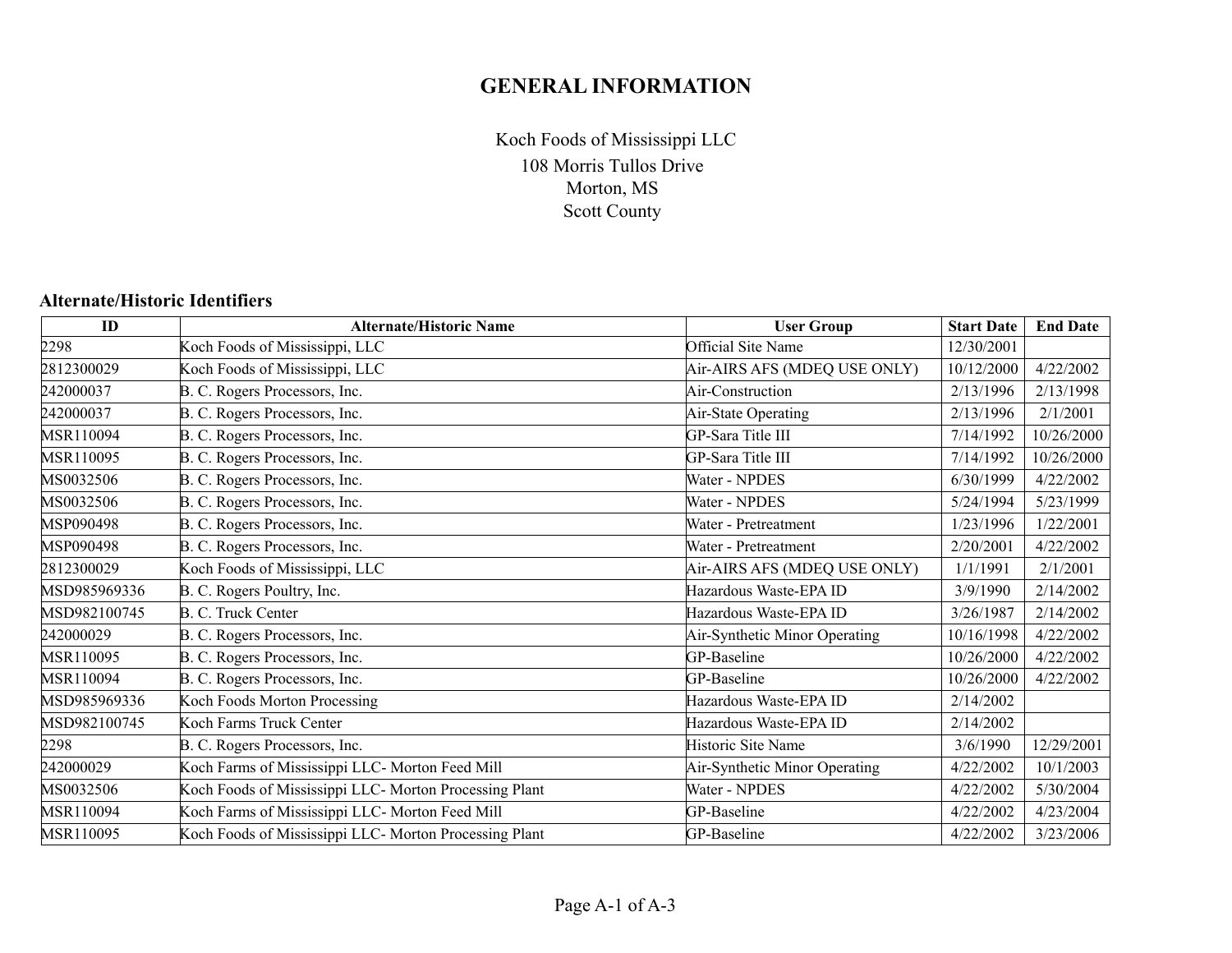# **GENERAL INFORMATION**

| ID             | <b>Alternate/Historic Name</b>                        | <b>User Group</b>                       | <b>Start Date</b> | <b>End Date</b> |
|----------------|-------------------------------------------------------|-----------------------------------------|-------------------|-----------------|
| MSP090498      | Koch Foods of Mississippi LLC-Morton Processing Plant | Water - Pretreatment                    | 4/22/2002         | 9/28/2005       |
| 2812300029     | Koch Foods of Mississippi, LLC                        | Air-AIRS AFS                            | 4/22/2002         |                 |
| 242000037      | Koch Foods of Mississippi, LLC                        | Air-Construction                        | 12/31/2003        |                 |
| MS0032506      | Koch Foods of Mississippi, LLC                        | Water - NPDES                           | 6/17/2004         | 9/4/2008        |
| MSP090498      | Koch Foods of Mississippi, LLC                        | Water - Pretreatment                    | 9/29/2005         | 6/10/2010       |
| MSR110095      | Koch Foods of Mississippi, LLC                        | GP-Baseline                             | 3/23/2006         | 1/13/2011       |
| 242000029      | Koch Foods of Mississippi LLC                         | Air-Synthetic Minor Operating           | 2/26/2007         | 1/6/2010        |
| MSP090498      | Koch Foods of Mississippi LLC                         | Water - Pretreatment                    | 6/10/2010         | 12/18/2014      |
| MSR110095      | Koch Foods of Mississippi, LLC                        | GP-Baseline                             | 1/13/2011         | 2/19/2016       |
| MSP090498      | Koch Foods of Mississippi LLC                         | Water - Pretreatment                    | 12/18/2014        | 11/30/2019      |
| WQC2015016     | Koch Foods of Mississippi, LLC, Parking Lot Expansion | WQC Number                              | 6/5/2015          |                 |
| SHCMVK20141028 | Koch Foods of Mississippi, LLC, Parking Lot Expansion | <b>COE Public Notice/ Permit Number</b> | 3/3/2015          |                 |
| MSR110095      | Koch Foods of Mississippi, LLC                        | GP-Baseline                             | 2/19/2016         | 10/31/2020      |
|                | Branch                                                | Branches Group - Air                    | 7/18/2017         |                 |
|                | Branch                                                | Branches Group - Water                  | 7/18/2017         |                 |
|                | Branch                                                | Branches Group - Stormwater-401         | 7/18/2017         |                 |
|                | Branch                                                | Branches Group - Hazardous Waste        | 8/4/2017          |                 |
| MSP090498      | Koch Foods of Mississippi LLC                         | Water - Pretreatment                    | 12/20/2019        | 11/30/2024      |

**Basin:**Pearl River Basin

**Location Description:**PG - Plant Entrance (General). Data Collected by Earl Mahaffey on September 6, 2002. Elevation 352ft.